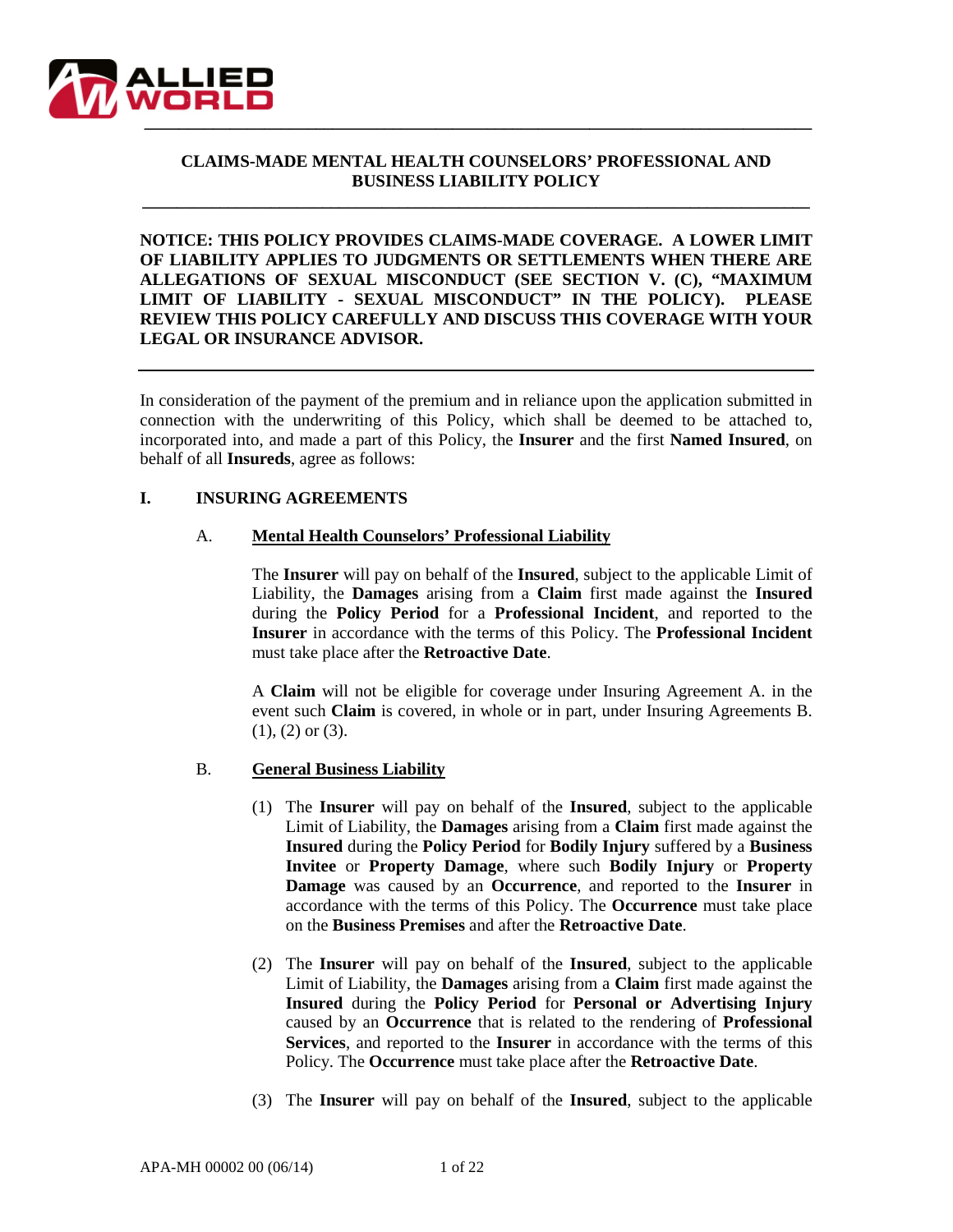Limit of Liability, the **Damages** arising from a **Claim** first made against the **Insured** during the **Policy Period** for **Fire Damage** caused by an **Occurrence**, and reported to the **Insurer** in accordance with the terms of this Policy. The **Occurrence** must take place on the **Business Premises** and after the **Retroactive Date**.

A **Claim** will not be eligible for coverage under Insuring Agreements B. (1), (2) or (3) in the event such **Claim** is covered, in whole or in part, under Insuring Agreement A.

# C. **Information Privacy Liability**

- (1) The **Insurer** will pay on behalf of the **Insured**, subject to the applicable Limit of Liability, the **Defense Expenses** and **Damages** arising from a **Claim** first made by a **Regulator** against the **Insured** during the **Policy Period** for any **Privacy Wrongful Act**, and reported to the **Insurer** in accordance with the terms of this Policy. The **Privacy Wrongful Act** must take place after the **Retroactive Date**.
- (2) The **Insurer** will pay on behalf of the **Insured**, subject to the applicable Limit of Liability, the costs incurred by the **Insured** in notifying the **Insured's** patients or clients of a **Privacy Wrongful Act** as mandated by any U.S. federal or state privacy protection statutes or regulations, but only if such **Privacy Wrongful Act** is reported to the **Insurer** in accordance with the terms of this Policy. The **Privacy Wrongful Act** must take place after the **Retroactive Date**.

Coverage under this Insuring Agreement C. (2) applies regardless of whether or not a **Claim** for a **Privacy Wrongful Act** is made against an **Insured**.

### **II. ADDITIONAL COVERAGES**

### A. **Defense Expenses for Claims**

The **Insurer** will pay on behalf of the **Insured** the **Defense Expenses** incurred by the **Insured** arising from any **Claim** covered under Insuring Agreements A. or B.

### B. **Insured's Costs for Claims**

The **Insurer** will pay on behalf of the **Insured** the reasonable costs, other than loss of earnings, incurred by the **Insured**, at the **Insurer's** request, in connection with defending any **Claim** covered under this Policy.

The **Insurer** will also pay the **Insured** up to \$1,000 per day for loss of earnings, if the **Insured** is unable to render **Professional Services** since the **Insured** is assisting, at the **Insurer's** request, in the defense of a **Claim** covered under this Policy.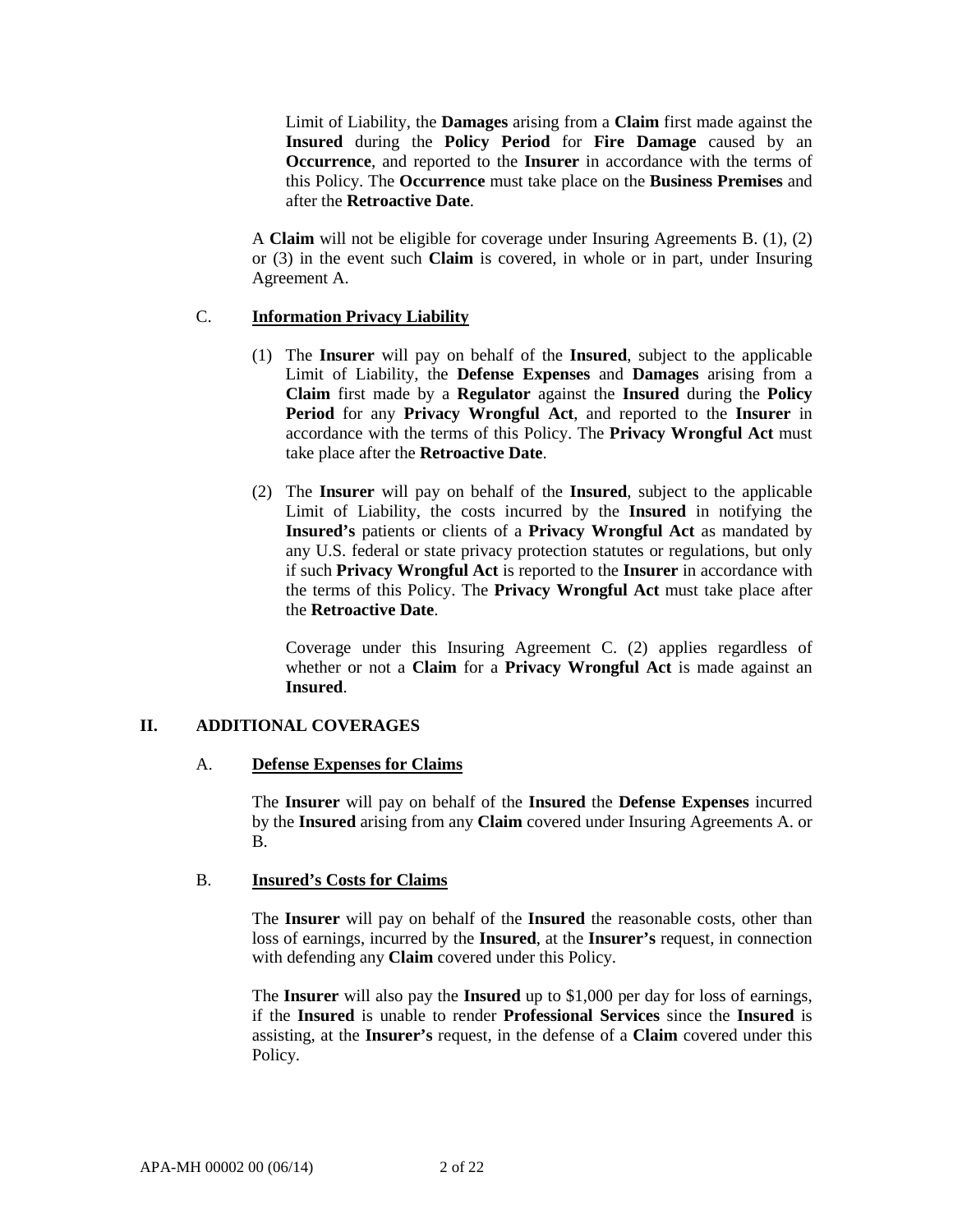# C. **Legal Bonds for Claims**

The **Insurer** will pay the premiums for appeal bonds, or bonds to release property used to secure a legal obligation, if required with respect to a **Claim** covered under this Policy. However, the **Insurer** will only pay such premiums if the amount of the bond is within the applicable Limits of Liability of this Policy. The **Insurer** shall have no obligation to appeal any decision or to obtain these bonds.

# D. **Defense Expenses for Proceedings**

The **Insurer** will pay on behalf of the **Insured**, subject to the applicable Limit of Liability, the **Defense Expenses** incurred by the **Insured** arising from any **Proceeding** first brought during the **Policy Period** and reported to the **Insurer** in accordance with the terms of this Policy.

# E. **Medical Payments**

The **Insurer** will pay on behalf of the **Insured**, subject to the applicable Limit of Liability, the **Medical Payments** arising from any **Bodily Injury** suffered by a **Business Invitee**, where such **Bodily Injury** was caused by an **Occurrence** and is reported to the **Insurer** in accordance with the terms of this Policy. The **Occurrence** must take place on the **Business Premises** and during the **Policy Period**. The injured **Business Invitee** must submit to examination, as often as required by the **Insurer**, by physicians of the **Insurer's** choice and at the **Insurer's** expense.

### F. **Emergency Aid Expenses**

The **Insurer** will reimburse the **Insured**, subject to the applicable Limit of Liability, for costs and expenses for medical supplies, and for one (1) hour of the **Insured's** lost earnings at an hourly rate of \$100.00 per hour or the **Insured's** average hourly rate charged for **Professional Services**, whichever is less. The **Insured** must voluntarily incur such costs and expenses by rendering emergency treatment or services at the scene of an accident, medical crisis or disaster, provided that such treatment or services takes place during the **Policy Period** and that the **Insured** as soon as practicable reports any costs or expenses to the **Insurer**.

# G. **Assault or Battery**

The **Insurer** will reimburse the **Insured** for medical expenses that the **Insured** incurs as a result of **Bodily Injury** caused by an **Assault or Battery**, or **Property Damage** to the **Insured's** personal property if caused by an **Assault or Battery**. The **Assault or Battery** must be committed by a patient or client of the **Insured**, or by the patient's or client's immediate family member, during the **Insured's** rendering of **Professional Services**.

Provided always that:

(1) such **Assault or Battery** takes place during the **Policy Period**;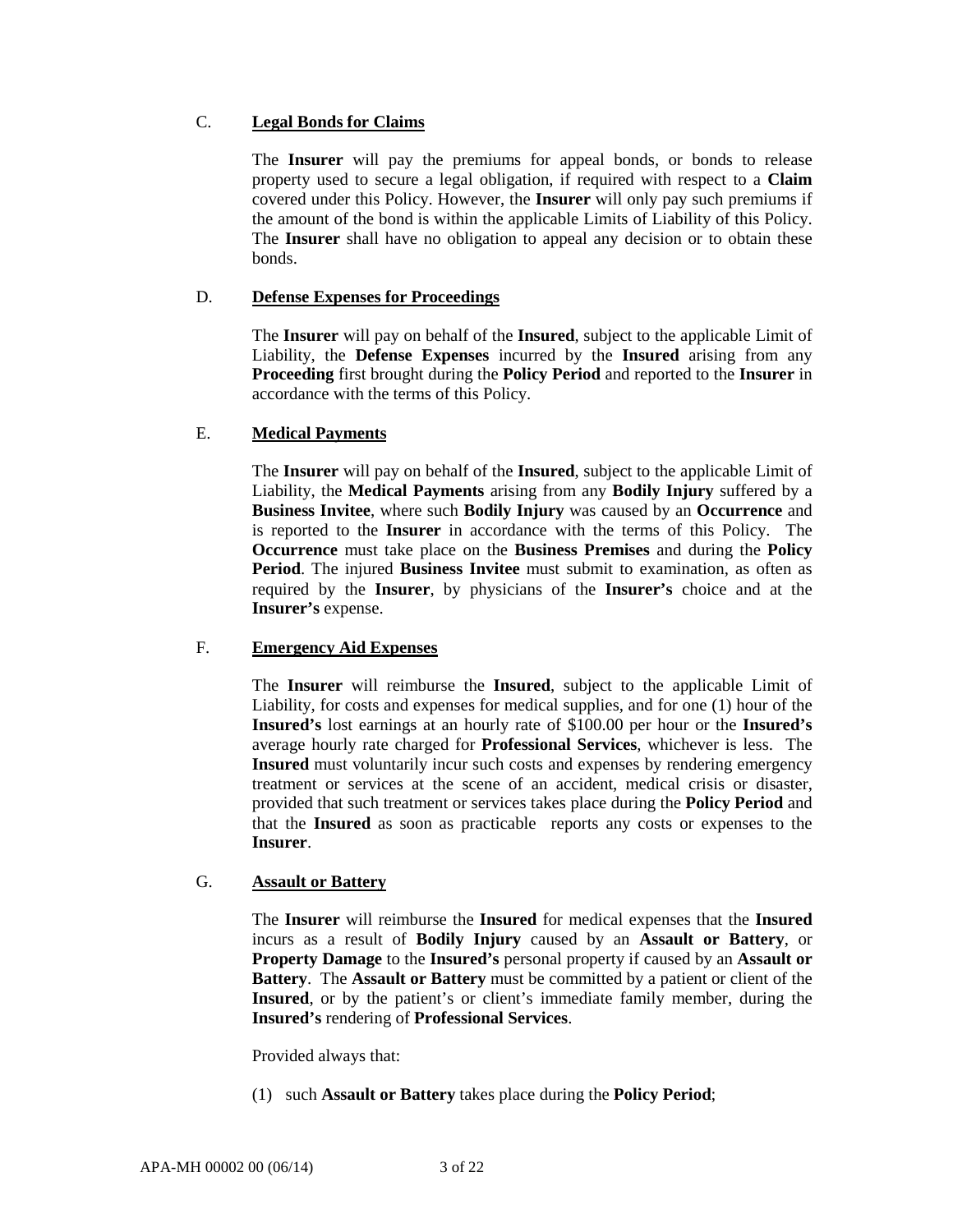- (2) the treatment or other services eligible for reimbursement as medical expenses are rendered within one (1) year of the **Assault or Battery**, and the medical expenses are reported to the **Insurer** within ninety (90) days from the date such treatment or service was rendered; and
- (3) the **Insured** submits to examination, as often as reasonably required by the **Insurer**, by physicians of the **Insurer's** choice and at the **Insurer's** expense.

Coverage under this **Assault or Battery** Additional Coverage is excess over any other valid and collectible insurance, including workers' compensation or health insurance.

### **III. DEFINITIONS**

- A. **"Advertisement"** means a notice that is broadcast or published to the general public or specific market segments about **Professional Services** for the purpose of attracting patients or clients. For the purposes of this definition:
	- (1) notices that are published include material placed on the Internet or on similar electronic means of communication; and
	- (2) regarding websites, only that part of a website that is about the **Insured's** goods, products or services for the purposes of attracting patients or clients is considered an advertisement.
- B. **"Assault or Battery"** means the willful infliction of physical harm on the **Insured**, by a patient or their immediate family member, or any attempt thereof.
- C. **"Bodily Injury"** means bodily harm, sickness or disease, including any resulting death, and mental anguish or emotional distress, resulting therefrom.
- D. **"Business Invitee"** means any natural person, including a patient or client, solely in their capacity as one who is invited by the **Insured** to enter into and remain on the **Business Premises** for a purpose directly or indirectly connected with the rendering of **Professional Services**. A **Business Invitee** shall not include any person who enters the **Business Premises** without the **Insured's** knowledge or permission, or any person who is an **Insured**.
- E. **"Business Premises"** means any location owned, leased or rented by the **Insured** where **Professional Services** are rendered, and the ways and means immediately adjacent thereto, and may include the **Insured's** residence if **Professional Services** are regularly rendered at such residence.
- F. **"Claim"** means any:
	- (1) written demand for monetary relief made against an **Insured**;
	- (2) judicial proceeding which is commenced against an **Insured** by service of a civil complaint, notice of charges or similar pleading;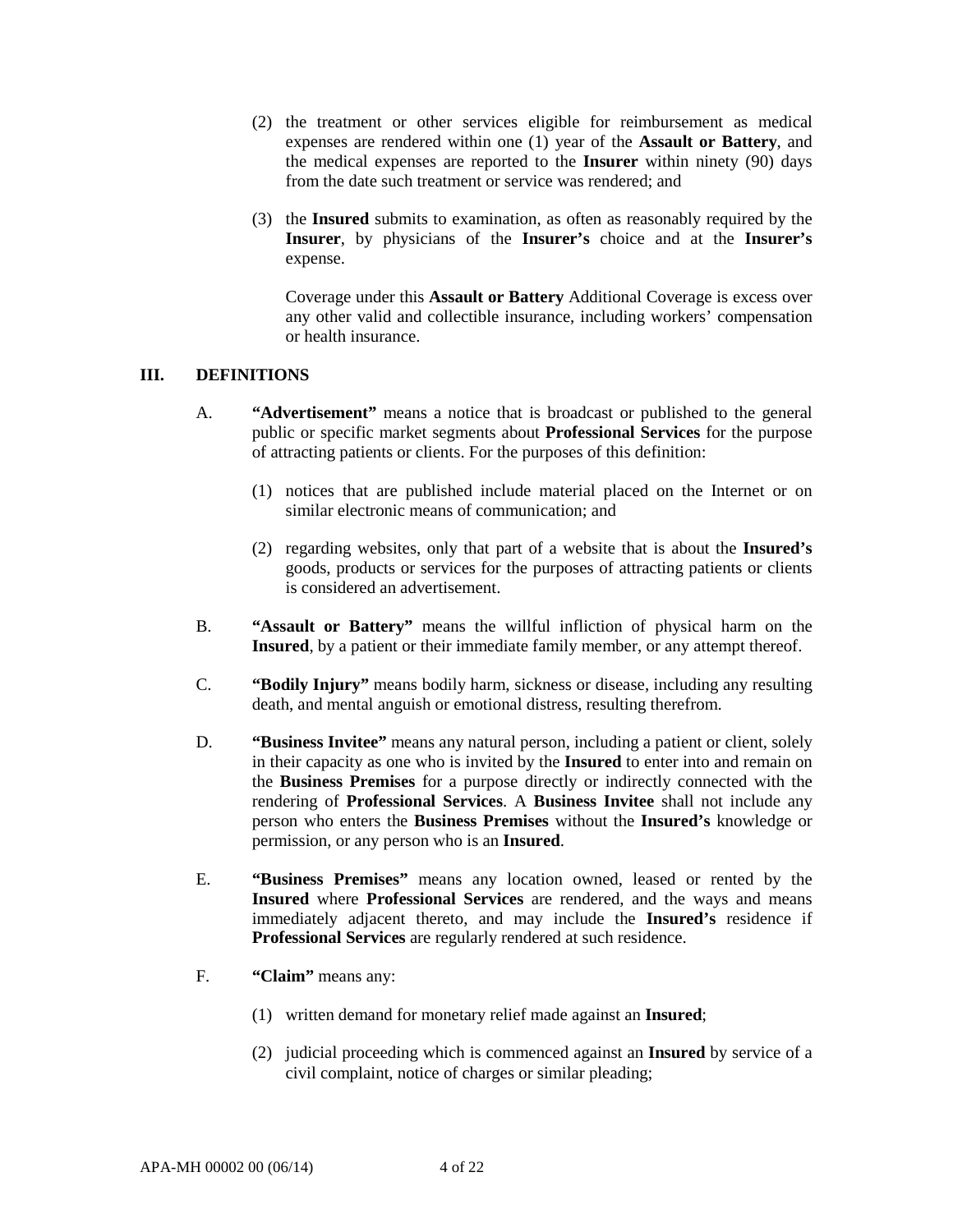- (3) arbitration proceeding commenced against an **Insured** by service of a demand for arbitration; or
- (4) administrative proceeding or formal investigation commenced by a **Regulator**, but solely as respects Insuring Agreement C.

Multiple demands, proceedings or investigations arising out of the same **Professional Incident**, **Privacy Wrongful Act** or **Occurrence** shall be deemed a single **Claim**, which shall be treated as a **Claim** first made during the **Policy Period** in which the first of such multiple demands, proceedings or investigations is made against any **Insured** or in which notice of circumstances relating thereto is first given in accordance with Section VI., paragraph D., whichever occurs first.

- G. **"Damages"** means:
	- (1) settlements or judgments;
	- (2) pre-judgment or post-judgment interest; and
	- (3) costs or fees awarded in favor of the claimant.

#### **Damages** do not include:

- (a) amounts for which the **Insureds** are not legally liable;
- (b) amounts which are without legal recourse to the **Insureds**;
- (c) taxes;
- (d) the return, restitution, refund or disgorgement of fees, profits or amounts charged, held or retained by the **Insured** in connection with the rendering of **Professional Services**;
- (e) fines or penalties, except:
	- (i) as provided for in Section V. D.; or
	- (ii) **HIPAA** fines and penalties, but solely under Insuring Agreement C. (1); or
- (f) amounts deemed uninsurable under applicable law.
- H. **"Defense Expenses"** means reasonable and necessary fees, costs, charges or expenses resulting from the investigation, defense or appeal of a **Claim** or a **Proceeding**.

**Defense Expenses** do not include:

(a) amounts incurred prior to the date a **Claim** is first made, or a **Proceeding** is first brought, and reported to the **Insurer**; or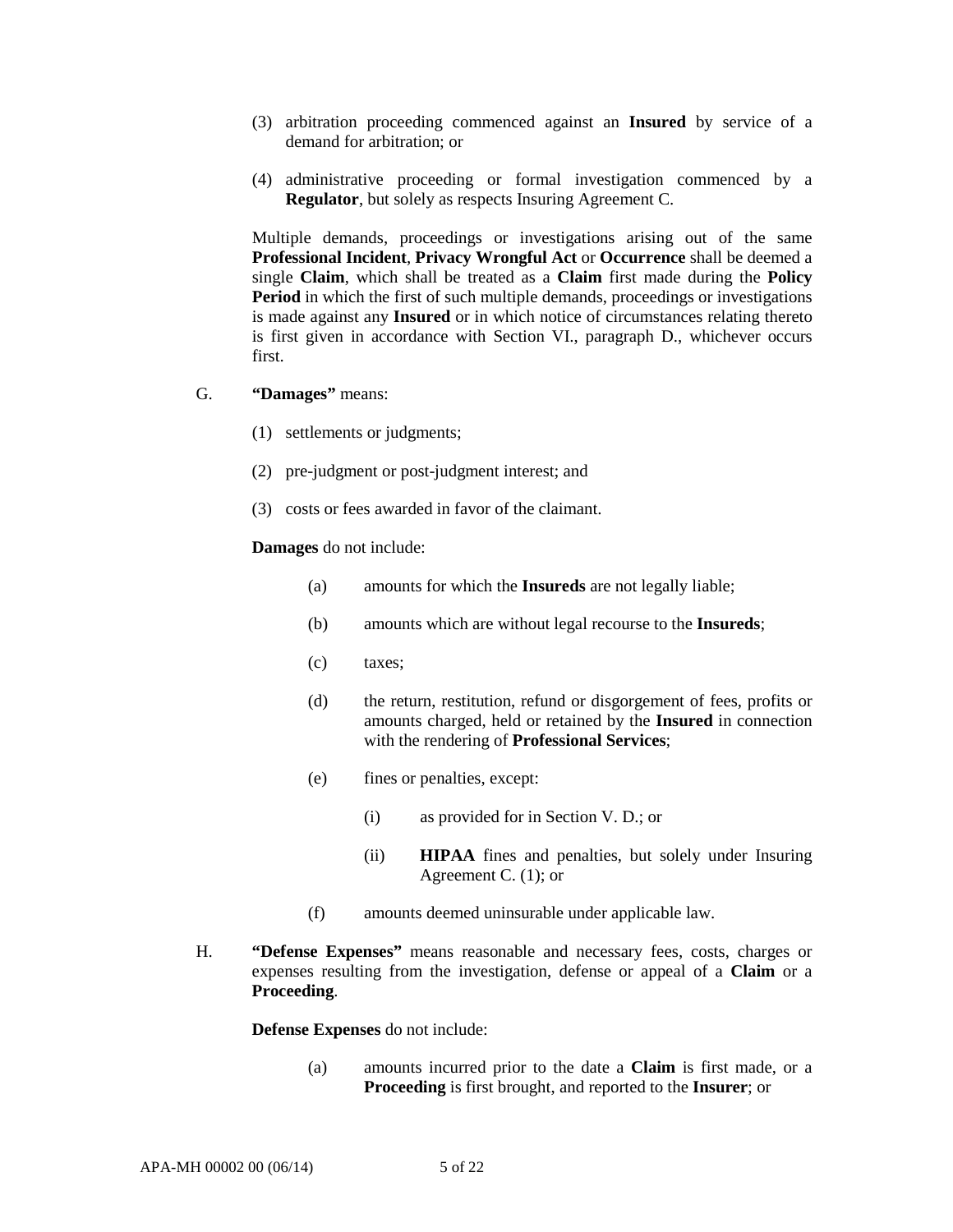- (b) compensation or benefits of any natural person **Insured** or any overhead expenses of any **Insured** organization.
- I. **"Fire Damage"** means **Property Damage** to the tangible property of a third party other than the **Insured**, caused by a fire to premises the **Insured** rents or leases from others or to premises temporarily occupied by the **Insured** with the permission of the owner, solely for the purpose of rendering **Professional Services**. Such premises shall not include the **Insured's** residence. **Fire Damage** includes any water damage caused by such fire. The fire must not be caused intentionally by the **Insured**.

With respect to **Fire Damage**, **Property Damage** shall not include damage to any personal property owned by the **Insured**, or any other personal property of any person that is within the **Insured's** care, custody or control.

- J. **"HIPAA"** means the Health Insurance Portability and Accountability Act of 1996 (Public Law 104-191), as amended, and any regulations promulgated thereunder.
- K. **"Insured(s)"** means:
	- (1) the individual, partnership, or corporation designated as the **Named Insured** in Item  $1$  (a) of the Declarations and the individual(s) designated as Additional **Named lnsureds** in Item 1 (b) of the Declarations;
	- (2) any present or former employee, partner, executive officer, director or stockholder of the **Named Insured** designated in Item 1 (a) of the Declarations, but only while acting in his or her capacity as such;
	- (3) any individual, partnership or corporation designated in Item 2 of the Declarations, but only as to matters for which a **Named Insured** may be liable;
	- (4) the lawful spouse or domestic partner (whether such status is derived by reason of statutory law, common law or otherwise) of a **Named Insured** arising solely out of his or her status as the spouse or domestic partner of a **Named Insured**; provided, however, that coverage shall not be afforded for any actual or alleged **Professional Incident**, **Privacy Wrongful Act** or **Occurrence** by or on the part of the spouse or domestic partner, unless such person is a **Named Insured**; and
	- (5) the estates, heirs or legal representatives of any incompetent, insolvent, bankrupt or deceased person who was an **Insured** at the time the **Professional Incident**, **Privacy Wrongful Act** or **Occurrence** upon which such **Claim** is based were committed; provided, however, that coverage shall not be afforded for any actual or alleged **Professional Incident**, **Privacy Wrongful Act** or **Occurrence** by or on the part of any such estates, heirs or legal representatives.
- L. **"Insurer"** means the **Insurer** specified in the Declarations.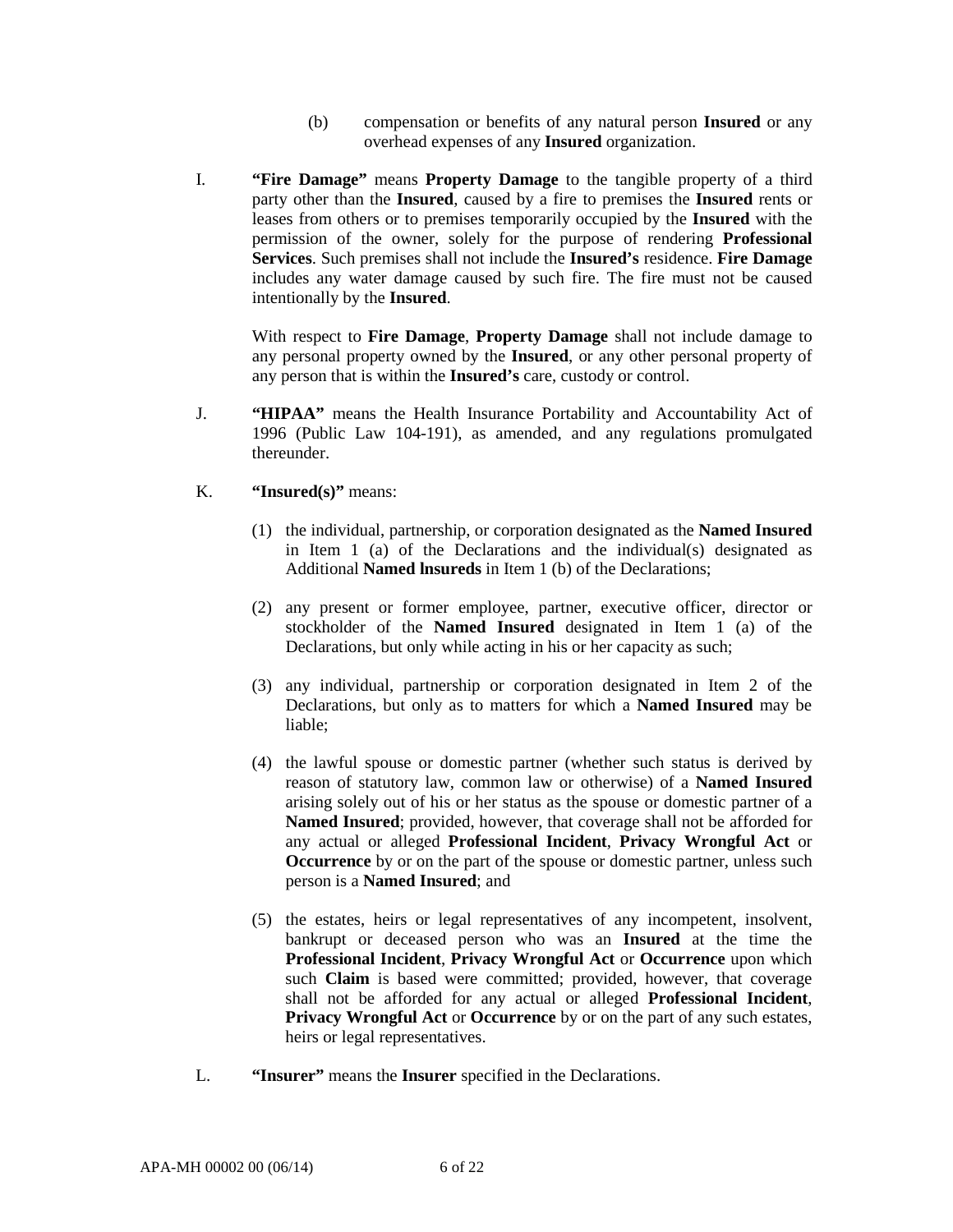- M. **"Medical Payments"** means reasonable payments for:
	- (1) first aid administered at the time of an accident;
	- (2) necessary medical, surgical, x-ray and dental services, including prosthetic devices; and
	- (3) necessary ambulance, hospital, professional medical and nursing and funeral services,

provided that such treatment and services are rendered within one year of the **Occurrence** that caused the **Bodily Injury**.

- N. **"Mental Health Counselor"** means an individual who is licensed or certified, as applicable, by the appropriate State Licensing Board or other governmental regulatory body, to engage in **Professional Services** as a mental health counselor, social worker, pastoral counselor, hypnotist, psychoanalyst, psychotherapist, life coach or marriage and family counselor, as defined by state laws and regulations, or any individual practicing other mental health disciplines, as approved by the **Insurer**.
- O. **"Named Insured"** means the natural person(s) or organization(s) named in Item 1 (a) or 1 (b) of the Declarations.
- P. **"Occurrence"** means:
	- (1) as respects **Bodily Injury** or **Property Damage**, an accident, including continuous or repeated exposure to substantially the same general harmful conditions. All such exposure to substantially the same general harmful conditions will be deemed to arise out of the same **Occurrence**; or
	- (2) as respects **Personal Injury** or **Advertising Injury**, an offense arising out of the **Insured's** business that causes **Personal Injury** or **Advertising Injury**. All **Damages** that arise from the same, related or repeated injurious material or act will be deemed to arise out of the same **Occurrence**, regardless of the frequency or repetition thereof, the number and kind of media used and the number of claimants.

"**Occurrence**" does not include the rendering of **Professional Services** or a **Privacy Wrongful Act**.

- Q. **"Personal or Advertising Injury"** means injury, including consequential **Bodily Injury**, suffered by a person other than a patient or client of the **Insured**, arising out of one or more allegations of the following offenses:
	- (1) false arrest, detention or imprisonment;
	- (2) malicious prosecution;
	- (3) the wrongful eviction from, wrongful entry into, or invasion of the right of private occupancy of a room, dwelling or premises that a person occupies,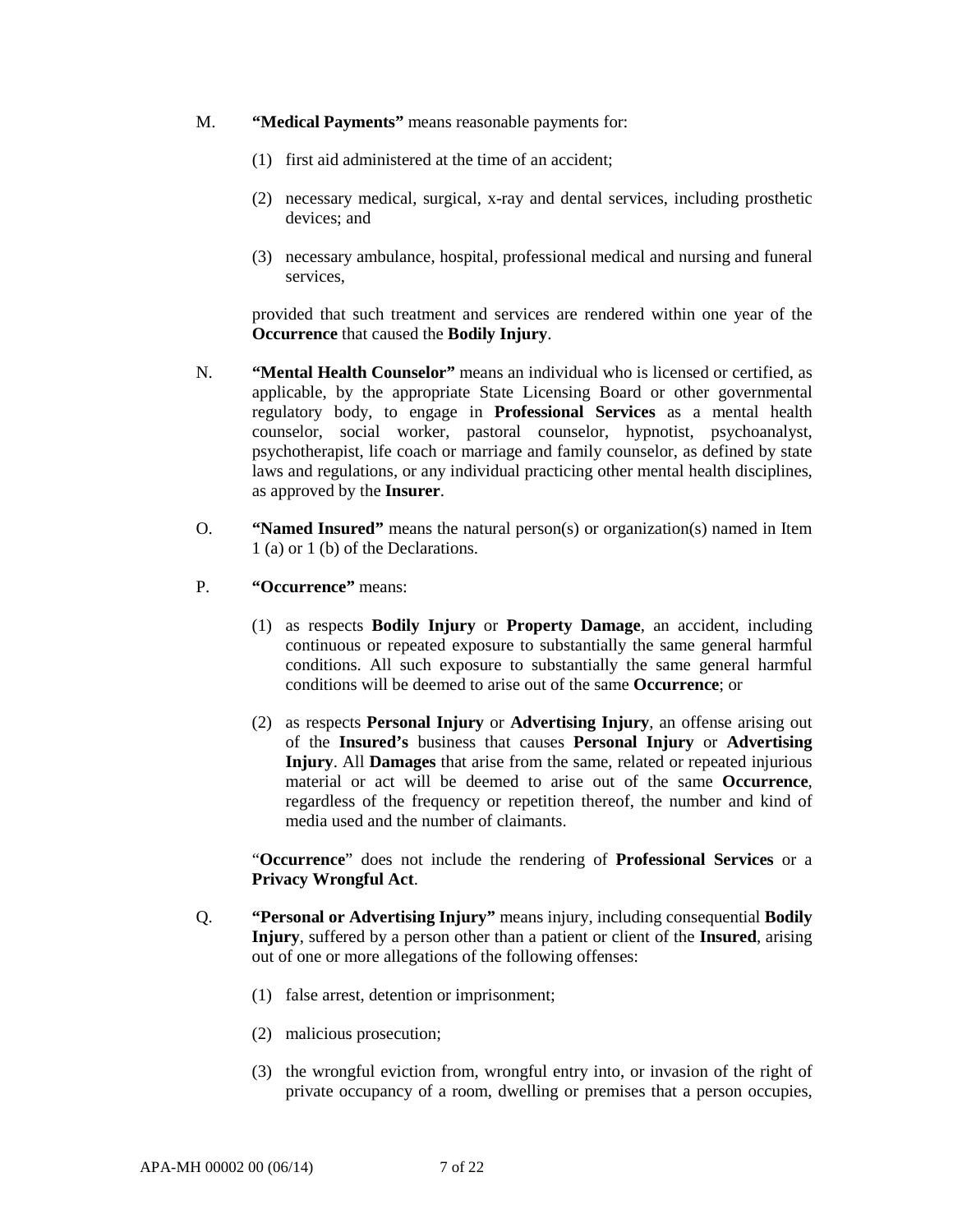committed by or on behalf of its owner, landlord or lessor;

- (4) oral or written publication, in any manner, of material that slanders or libels a person or organization or disparages a person's or organization's goods, products or services;
- (5) oral or written publication, in any manner, of material that violates a person's right of privacy;
- (6) the use of another's advertising idea in any **Advertisement**; or
- (7) infringing upon another's copyright, trade dress or slogan in any **Advertisement**.

#### R. **"Personally Identifiable Information"** means:

- (1) information from which an individual may be uniquely and reliably identified, including, but not limited to an individual's name, address, telephone number, email address, in combination with their social security number, account relationships, account numbers, passwords, PIN numbers, credit card numbers or biometric information; or
- (2) personal information as defined in any U.S. federal or state privacy protection law governing the control and use of an individual's personal and confidential information, including any regulations promulgated thereunder, or any similar or related laws or regulations of any foreign jurisdiction, including but not limited to:
	- (a) "nonpublic personal information" as defined by Title V of the Gramm-Leach-Bliley Act of 1999, as amended, and any regulations promulgated thereto;
	- (b) "protected health information" as defined by **HIPAA**.
- S. **"Policy Period"** means the period commencing on the inception date shown in Item 3 of the Declarations. This period ends on the earlier of either the expiration date shown in Item 3 of the Declarations or the effective date of cancellation of this Policy.
- T. **"Pollutant"** means any solid, liquid, gaseous or thermal irritant or contaminant, including smoke, vapor, soot, fumes, acids, alkalis, chemicals and waste.
- U. **"Privacy Wrongful Act"** means any actual or alleged act, error, or omission committed by any **Insured**, solely in connection with the rendering of **Professional Services**, which results in:
	- (1) the misappropriation or disclosure of **Personally Identifiable Information**;
	- (2) a breach or violation of U.S. federal or state law or regulations associated with the control and use of **Personally Identifiable Information**;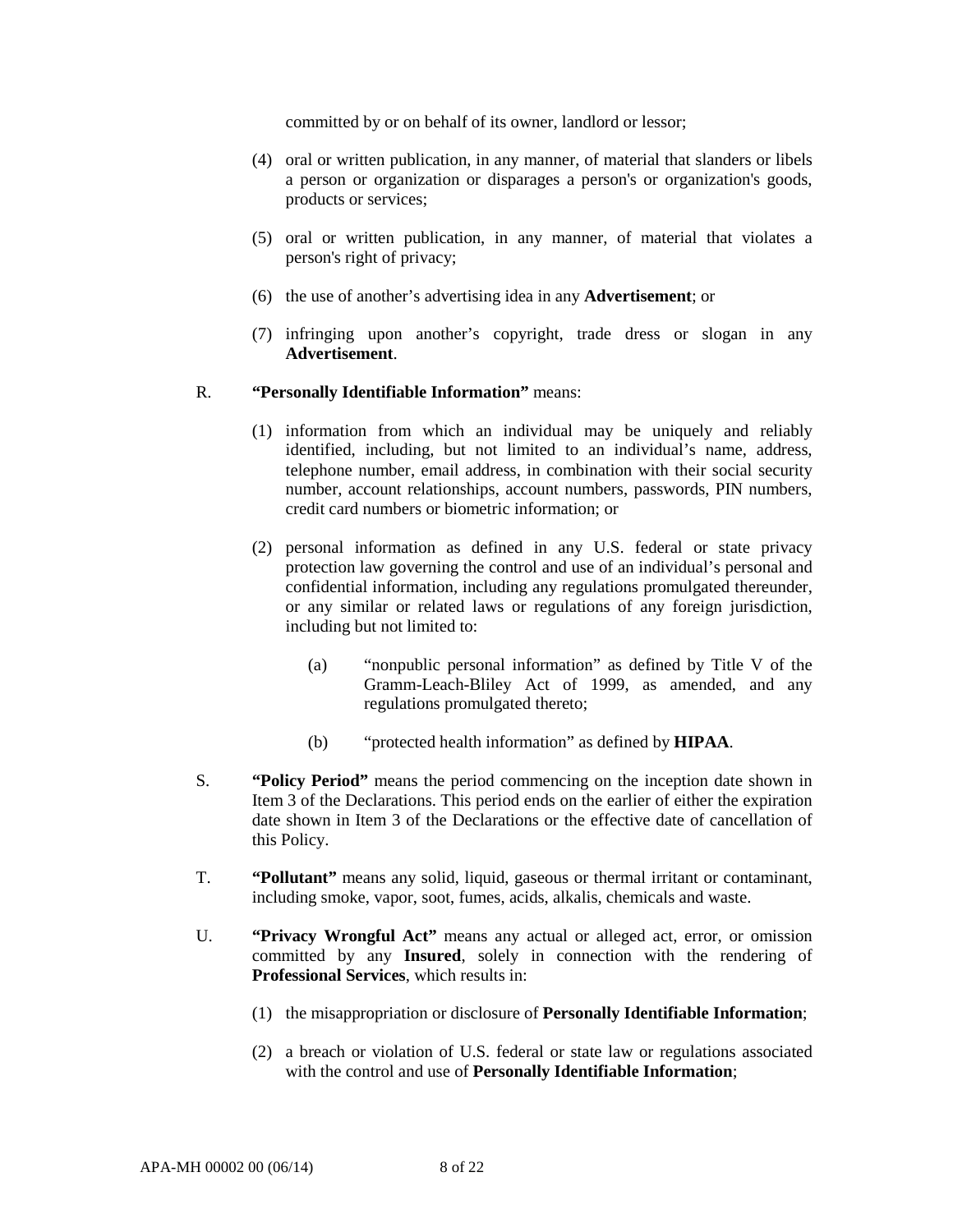**Privacy Wrongful Act** shall not include any breach or violation of any U.S. federal or state law if such breach or violation is not the result of the actual or potential unauthorized disclosure of, or access to **Personally Identifiable Information.** 

All such acts, errors or omissions, as referenced in this definition, that are actually or allegedly caused, committed, or attempted by or claimed against one or more **Insureds** arising out of the same or relating to the same or series of related facts, circumstances, situations, transactions or events shall be deemed to be the same **Privacy Wrongful Act**. **Privacy Wrongful Act** does not include an **Occurrence** or **Professional Incident**.

- V. **"Proceeding"** means any:
	- (1) hearing or disciplinary action before any regulatory body, licensing board, agency or other organization responsible for monitoring, licensing or regulating the **Insured's** conduct as respects the rendering of **Professional Services**, but only if such hearing or action is attributable to a **Professional Incident**;
	- (2) civil proceeding in which the **Insured** is not a defendant but has been ordered to offer deposition testimony regarding **Professional Services**; or
	- (3) civil proceeding in which the **Insured** is not a defendant but has received a subpoena for document or record production.
- W. **"Professional Incident"** means any actual or alleged negligent act, error, or omission, solely in the performance of, or actual or alleged failure to perform, **Professional Services** as a **Mental Health Counselor**.

All such acts, errors or omissions, as referenced in this definition, that are actually or allegedly caused, committed, or attempted by or claimed against one or more **Insureds** arising out of the same or relating to the same or series of related facts, circumstances, situations, transactions or events shall be deemed to be the same **Professional Incident**. A **Professional Incident** does not include an **Occurrence** or a **Privacy Wrongful Act**.

- X. **"Professional Services"** means all mental health related services rendered by the **Insured** or by any person or organization for whom the **Named Insured** is legally responsible, including but not limited to the following:
	- (1) services as a member of a formal accreditation, credentialing or standards review or similar professional board or committee;
	- (2) the publication of articles or books, and broadcasting or telecasting activities directly relating to **Professional Services**;
	- (3) formal clinical teaching activities/clinical trials.
- Y. **"Property Damage"** means physical injury to or destruction of tangible property, including loss of use of it, or loss of use of tangible property which has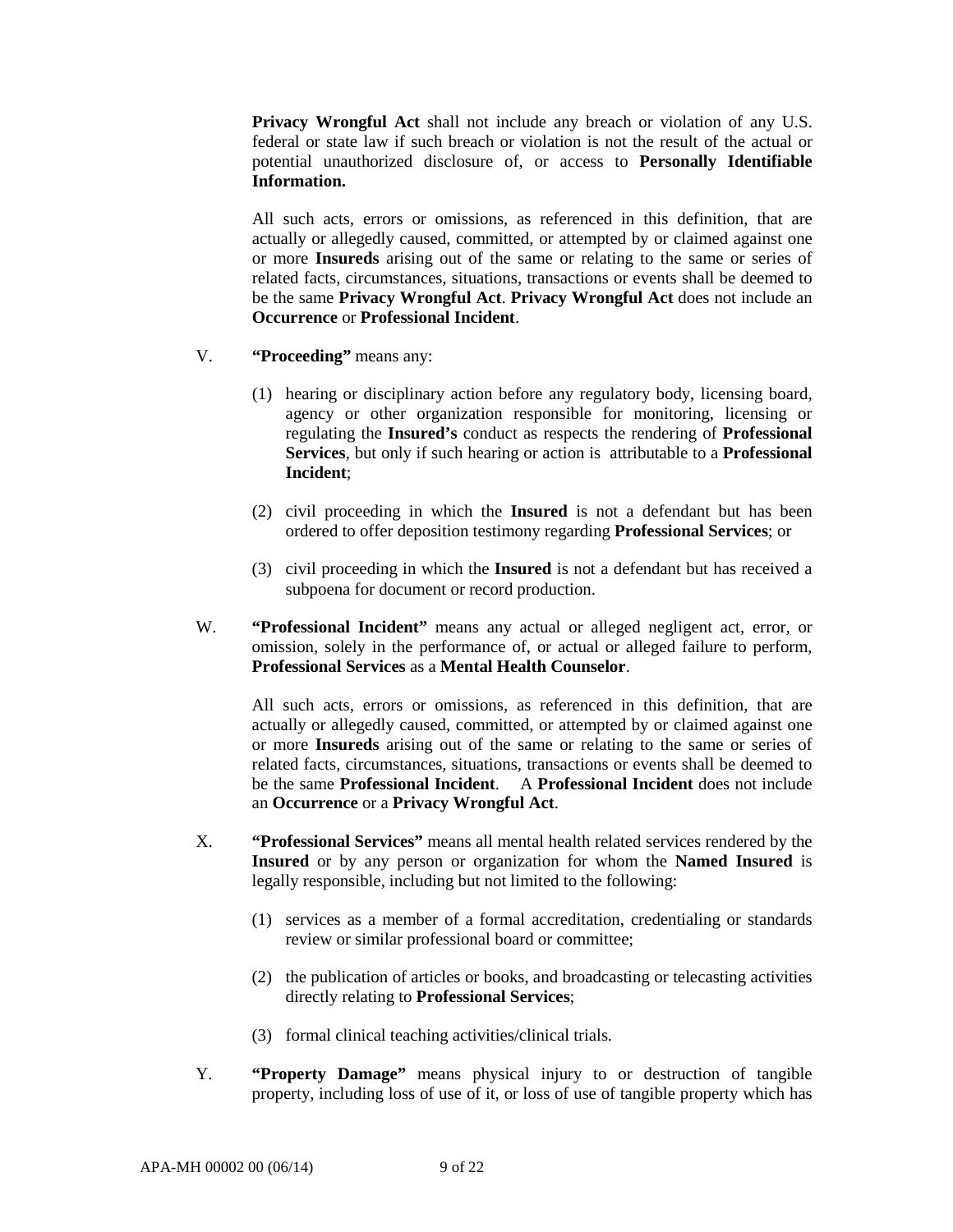not been physically injured or destroyed.

- Z. **"Regulator"** means any federal, state or local governmental authority, including but not limited to any regulatory body, licensing board, agency or other organization responsible for monitoring, overseeing or licensing the rendering of **Professional Services**.
- AA. **"Retroactive Date"** means the date set forth in Item 6 of the Declarations.
- BB. **"Sexual Misconduct"** means any type of actual, alleged, attempted, or proposed physical touching or caressing, or suggestion thereof by the **Insured** or any person for whom the **Insured** may be legally responsible, with or to any of the **Insured's** past or present patients or clients, or with or to any relative or any person who regularly resides with any such patient or client, or with or to any person with whom such patient or client or relative has an affectionate personal relationship, which could be considered sexual in nature and/or inappropriate to any **Professional Services** being rendered.

# **IV. EXCLUSIONS**

- A. This Policy shall not cover any **Defense Expenses** or **Damages** in connection with any **Claim** or Proceeding:
	- (1) alleging, arising out of, based upon or attributable to an **Insured's** dishonest, fraudulent, criminal, or malicious act, error, or omission, or that of any person for whose acts the **Insured** is legally responsible;

in determining the applicability of Exclusion A., the facts pertaining to, the knowledge possessed by, or any **Professional Incident**, **Occurrence** or **Privacy Wrongful Act** committed by, any **Insured** shall not be imputed to any other **Insured**;

- (2) alleging, arising out of, based upon or attributable to any actual or alleged discrimination, harassment, retaliation, wrongful discharge, termination, or any other employment-related or employment practices claim including but not limited to any wage-hour claim, or any claim of discrimination or harassment by any party who is not an employee of the **Insured**;
- (3) for any act, error or omission of a managerial or administrative nature; provided, however, that this Exclusion shall not apply to any **Claim** or **Proceeding** arising from the rendering of **Professional Services** as set forth in Definition X;
- (4) alleging, arising out of, based upon or attributable to the **Insured's** ownership or operation of a hospital or other similar facility, or any other facility which provides bed and board or in-patient care, or a laboratory;
- (5) brought by, or on behalf of, any **Insured**, or for injury or damage sustained by any spouse or person who regularly resides in the home of any **Insured**;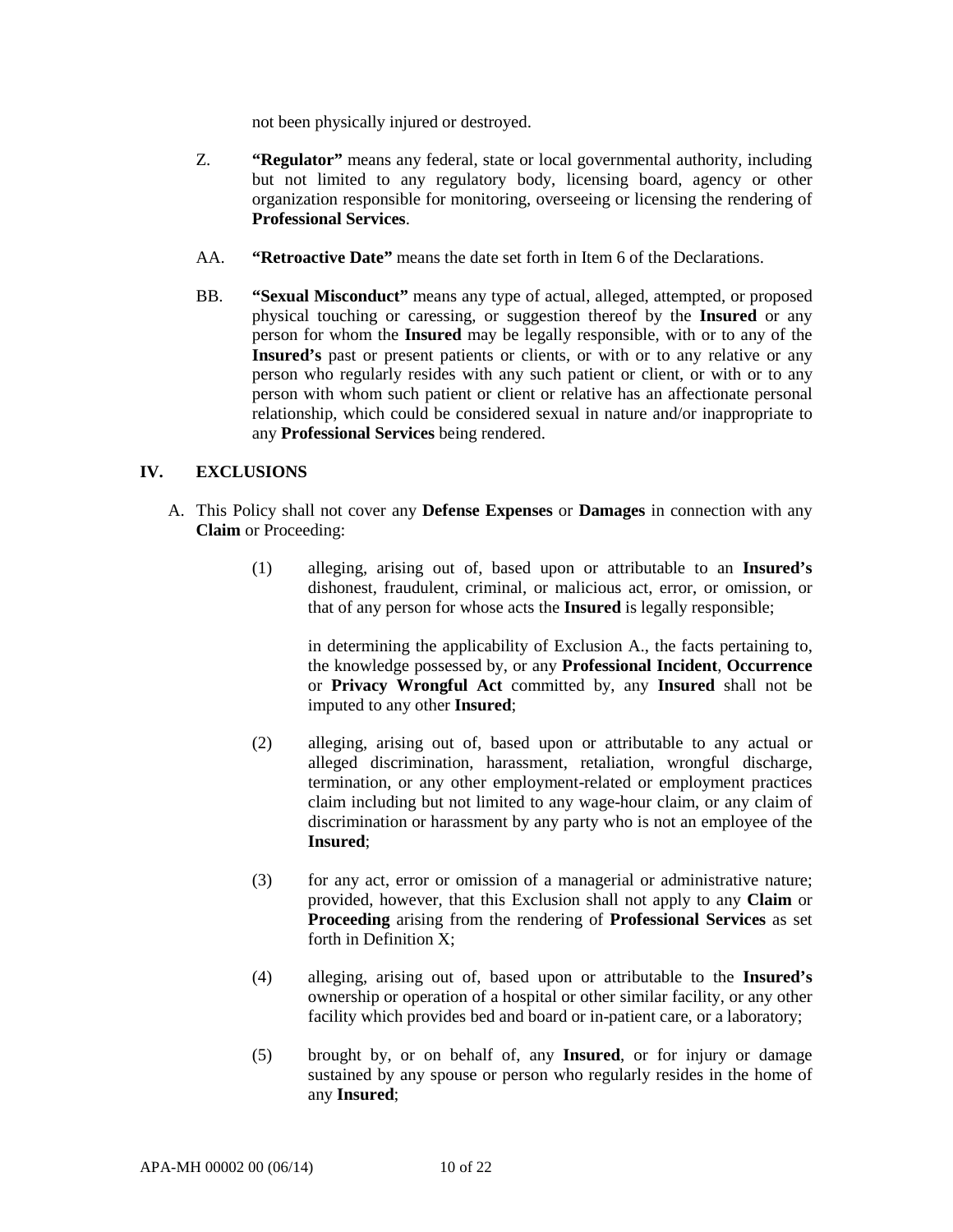- (6) for **Bodily Injury** or **Property Damage** arising out of the ownership, maintenance, use, operation or entrustment to others of any automobile, watercraft, aircraft or motor vehicle, or the loading or unloading thereof;
- (7) for **Bodily Injury** or damage to the **Insured's** employee or any independent contractor or employee of any independent contractor working for such **Insured**, arising out of the course of his or her work for such **Insured**, or to the spouse or relative of such employee or independent contractor as a consequence of injury or damage to the employee or independent contractor;
- (8) alleging, arising out of, based upon or attributable to any obligation pursuant to any workers' compensation, disability benefits, unemployment compensation, unemployment insurance, retirement benefits, social security benefits or similar law;
- (9) arising out of any intentional act of plagiarism, infringement or violation of any copyright, patent, trademark or service mark or the misappropriation of intellectual property, ideas or trade secrets;
- (10) alleging, arising out of, based upon or attributable to **Property Damage** to property the **Insured** owns, rents, occupies, borrows or uses, or is in the **Insured's** care, or to premises the **Insured** has sold, given away, or abandoned; provided, however, that this Exclusion shall not apply to a **Claim** under Insuring Agreement B. (3) or Additional Coverage G.;
- (11) alleging, arising out of, based upon or attributable to any business relationship between the **Insured** and any past or present patient or client;
- (12) alleging, arising out of, based upon or attributable to any **Professional Incident** committed with the knowledge that it was a **Professional Incident**, or which, before the effective date of this Policy, the **Insured** was aware of and could reasonably have foreseen might result in a **Claim** or a **Proceeding**;
- (13) alleging, arising out of, based upon or attributable to any **Professional Service** that is not allowable since the **Insured's** professional license or registration to practice is suspended, revoked, terminated, surrendered or is not in effect;
- (14) alleging, arising out of, based upon or attributable to any **Professional Incident** committed while the **Insured** was under the influence of a drug or intoxicant;
- (15) caused directly or indirectly by war or any act of war, invasion, act of foreign enemy, hostilities (whether or not war is declared), strike, riot or civil commotion, civil war, rebellion, revolution, insurrection, military or usurped power or terrorism;
- (16) alleging, arising out of, based upon or attributable to, or in any way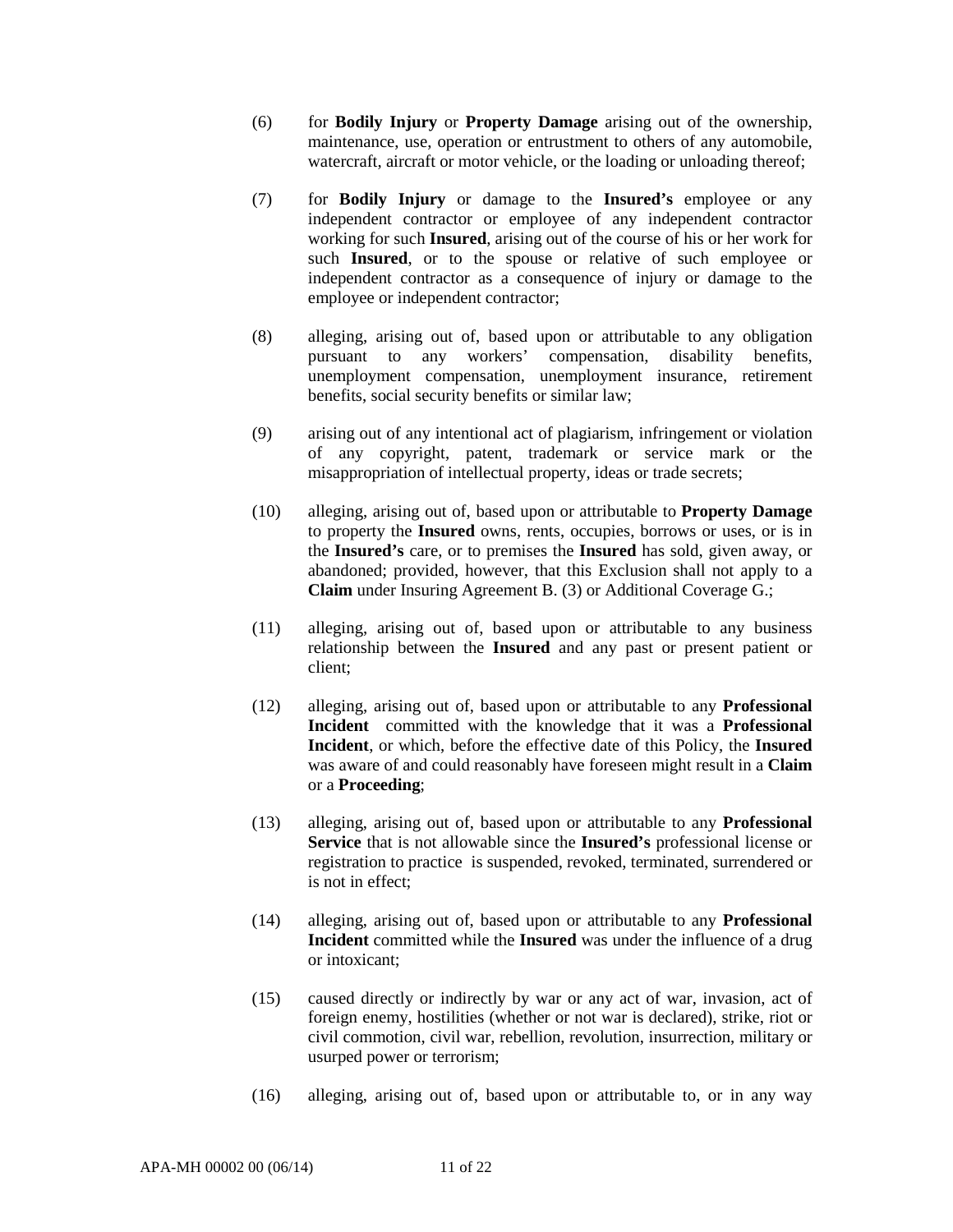related to fungi, including mold or mildew, any mycotoxins, toxins, allergens, spores, scents, vapors, gases or by-products released by fungi, regardless of whether such fungi is:

- (a) airborne;
- (b) contained in a product; or
- (c) contained in or a part of any building, structure, building material or any component of any part of any of the foregoing;
- (17) alleging, arising out of, based upon or attributable to the actual, alleged or threatened discharge, dispersal, release or escape of **Pollutants**; or any liability or obligation to test, monitor, clean up, remove, contain, treat, detoxify or neutralize **Pollutants**, whether or not any of the foregoing are to be performed by or on behalf of the **Insured**;
- (18) alleging, arising out of, based upon or attributable to the design, manufacture, use, distribution, promotion, or sale of any medication, device or equipment, or protocols;
- (19) alleging, arising out of, based upon or attributable to medical treatment, including the providing of drugs unless such treatment is provided under the written direction of a physician; provided, however, this Exclusion shall not apply to the use of biofeedback equipment customarily used in the **Insured's** practice as a **Mental Health Counselor**;
- (20) alleging, arising out of, based upon or attributable to **Professional Services** as a mediator, including but not limited to the provision of Divorce Mediation Services, whether or not for a fee;

provided, however, that this Exclusion shall not apply to the provision of Divorce Mediation Services, if:

- (a) prior to providing such services, a written statement to all parties is provided explaining that the **Insured** is a neutral and unbiased intermediary whom shall not act as an advocate for any one party;
- (b) The **Insured** in fact, act exclusively as a neutral and unbiased intermediary between the parties; and
- (c) the **Insured**, in connection with such Divorce Mediation Services, advises all parties, in writing at the time any settlement or other such agreement is presented to the parties, to have such agreement reviewed independently by counsel of their choice prior to their execution of the agreement;
- (21) alleging, arising out of, based upon or attributable to:
	- (a) any actual or alleged Medicare/Medicaid fraud or abuse or any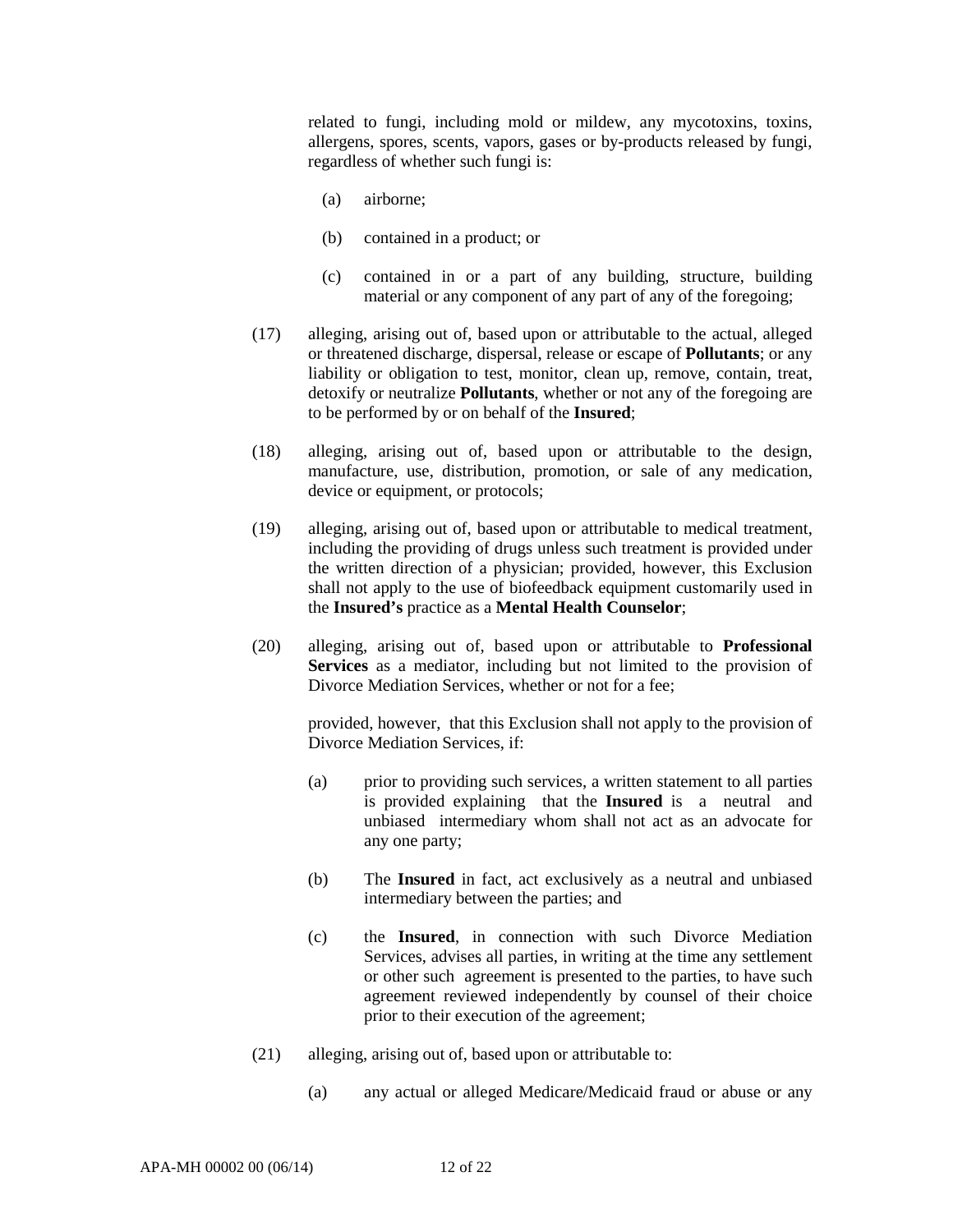other actual or alleged fraud against the government; or

(b) any improper or excessive billing for the cost of the **Insured's**  goods or services.

B. This Policy shall not cover any **Defense Expenses** or **Damages** in connection with any **Claim** or **Proceeding** or any notification costs from a **Privacy Wrongful Act** based upon, arising out of, directly or indirectly resulting from, in consequence of, or in any way involving, any of the following:

- (1) unsolicited electronic dissemination of faxes, e-mails, text messages or similar communications to actual or prospective patient or **Business Invitee** of the **Insured** or to any other third party, including but not limited to any violation of the Telephone Consumer Protection Act, any federal or state anti-spam statute, or any other federal or state statute, law or regulation relating to a person's or entity's right of seclusion;
- (2) failure, interruption or reduction in supply of utility service or infrastructure, including, without limitation, electrical, gas, water, telephone, Internet, cable, satellite, or telecommunications;
- (3) any wireless network that is not protected by either Wi-Fi Protected Access ("WPA") or any other security protocol that provides equal or greater protection than WPA;
- (4) the use of a laptop computer, portable computer or other portable electronic device which does not employ whole disc encryption;
- (5) back-up tapes, optical media, or any other form of portable back-up media which are not encrypted; or
- (6) expiration or withdrawal of technical support by a software vendor.

# **V. LIMITS OF LIABILITY**

### A. **Maximum Limits of Liability - Insuring Agreements**

- (1) The Limits of Liability for the Insuring Agreements as set forth in this Section V. A. are part of, and not in addition to, the Aggregate Limit of Liability shown in Item 4 (c) of the Declarations.
- (2) As respects Insuring Agreement A., the amount set forth in Item 4 (a) of the Declarations ("Per-Claim - Insuring Agreement A.") is the most the **Insurer** will be liable to pay for **Damages** for any **Claim** under this Insuring Agreement. **Defense Expenses** are not part of, and are in addition to, the amount shown in Item 4 (a) of the Declarations.
- (3) As respects Insuring Agreements B. (1) and B. (2), the amount set forth in Item 4 (b) of the Declarations ("Per Claim - Insuring Agreements B. (1) and B. (2)") is the most the **Insurer** will be liable to pay for **Damages** for any **Claim** under these Insuring Agreements. **Defense**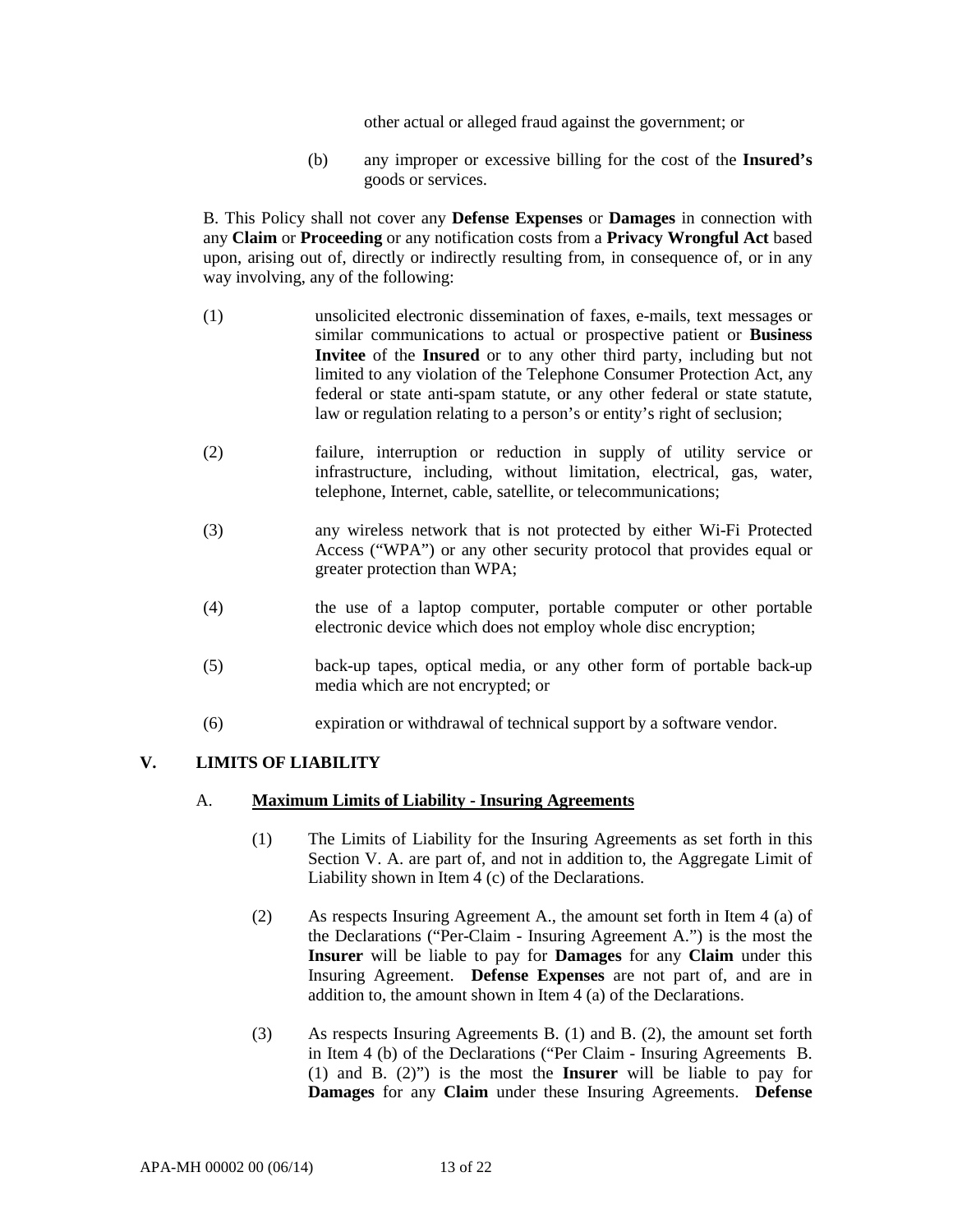**Expenses** are not part of, and are in addition to, the amount shown in Item 4 (b) of the Declarations.

- (4) As respects Insuring Agreement B. (3), \$150,000 is the most the **Insurer** will be liable to pay for **Damages** for all **Claims** for **Fire Damage** under this Insuring Agreement, regardless of the number of such **Claims**.
- (5) As respects Insuring Agreement C., \$25,000 is the most the **Insurer** will be liable to pay for: (a) **Damages** and **Defense Expenses** for all **Claims** under this Insuring Agreement, regardless of the number of such **Claims**; and (b) all notification costs arising from a **Privacy Wrongful Act** under paragraph (2) of this Insuring Agreement, regardless of the number of such **Privacy Wrongful Acts**. Such **Defense Expenses** are part of, and not in addition to, the Aggregate Limit of Liability set forth in Item 4 (c) of the Declarations.
- (6) If the **Insurer** has named an additional **Named Insured** in Item 1(b) of the Declarations, the applicable Limits of Liability will apply separately to each such additional **Named Insured**, but only with respect to the coverage provided under Insuring Agreement A.

# B. **Aggregate Limit of Liability**

The amount set forth in Item 4 (c) of the Declarations ("Aggregate") is the maximum total amount the **Insurer** will be liable to pay for:

- (a) **Damages** for all **Claims** under Insuring Agreements A. and B.; and
- (b) **Damages** and **Defense Expenses** for all **Claims** and notification costs under Insuring Agreement C.,

regardless of the number of **Claims** under all Insuring Agreements, including **Claims** involving, or at any time involving, any allegation of **Sexual Misconduct**.

### C. **Maximum Limit of Liability - Sexual Misconduct**

\$25,000 is the most the **Insurer** will be liable to pay for all **Claims** against the **Insured** involving any **Sexual Misconduct** by the **Insured** or by any person for whom the **Insured** may be legally responsible. If any **Sexual Misconduct** is alleged at any stage during a **Claim**, all allegations in that **Claim** which arise out of the same or related professional treatment or relationship will be subject to that \$25,000 maximum. If the **Insurer** has paid this \$25,000 maximum, it will no longer have any duty to defend any **Claim** involving any **Sexual Misconduct**. This \$25,000 maximum is part of, and not in addition to, the Limits of Liability shown in Items 4 (a) and 4 (c) of the Declarations.

### D. **Maximum Limit of Liability - Punitive Damages**

\$25,000 is the most the **Insurer** will be liable to pay for punitive or exemplary damages, or the multiple portion of any multiplied damages award arising from a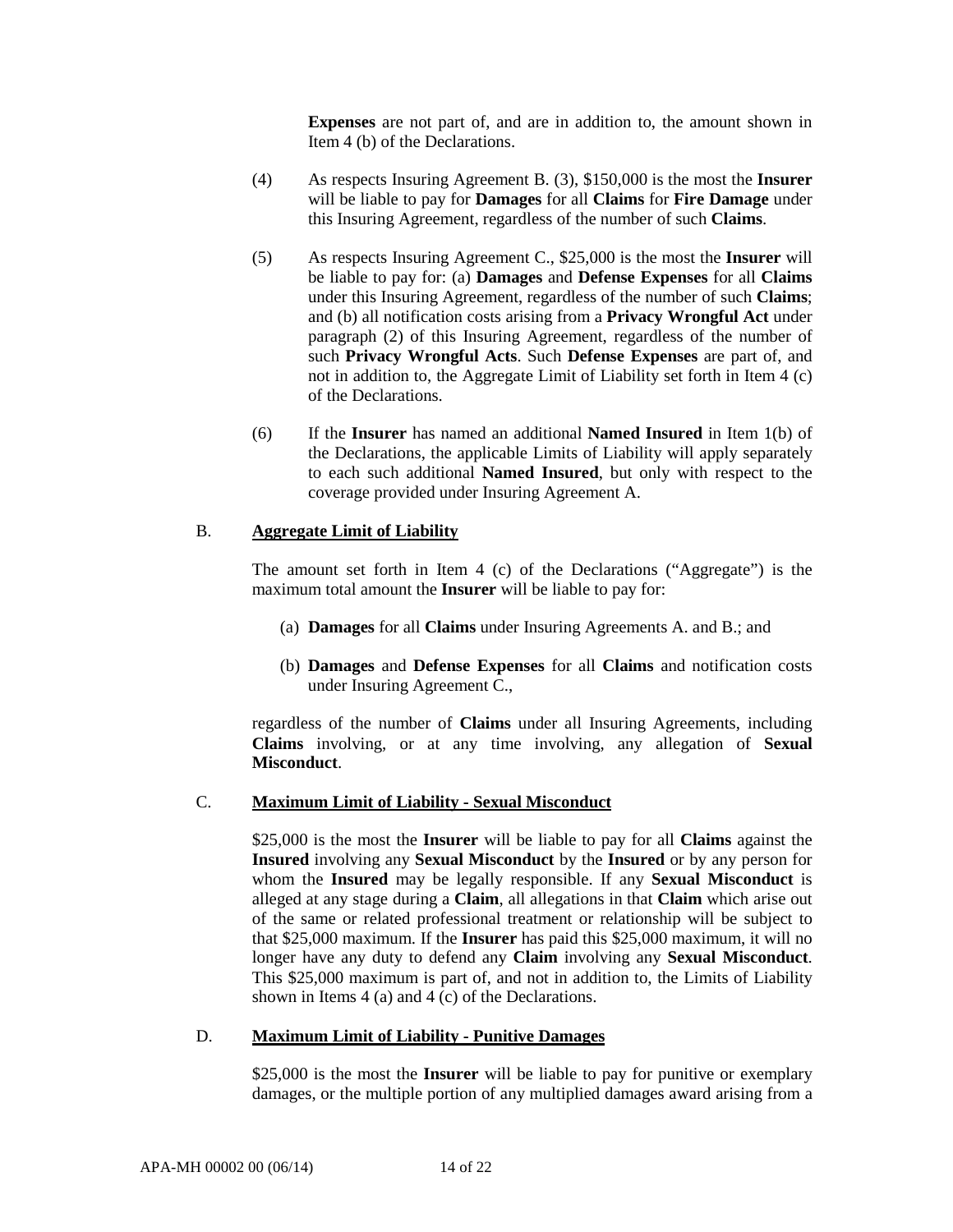**Claim**, regardless of the number of such **Claims**. The **Insurer** will be liable for such damages only to the extent such damages are insurable under the applicable law. This \$25,000 maximum is part of, and not in addition to, the Limits of Liability shown in Items 4 (a) and 4 (c) of the Declarations.

#### E. **Maximum Limits of Liability - Additional Coverages**

- (1) The Limits of Liability applicable to Section II., Additional Coverages, are in addition to, and not part of, the Limits of Liability applicable to Section I., Insuring Agreements.
- (2) As respects Additional Coverage D., the amount set forth in Item 4 (d) of the Declarations ("Per Proceeding") is the most the **Insurer** will be liable to pay for **Defense Expenses** incurred with respect to each **Proceeding**.
- (3) As respects Additional Coverage E., \$100,000 is the most the **Insurer** will be liable to pay for **Medical Payments** caused by an **Occurrence**, regardless of the number of such **Occurrences**.
- (4) \$15,000 is the most the **Insurer** will reimburse the **Insured** for the costs and expenses for medical supplies under Additional Coverage F., including one (1) hour of the **Insured's** lost earnings at \$100.00 per hour or the **Insured's** average hourly rate charged for **Professional Services**, whichever is less.
- (5) \$25,000 is the most the **Insurer** will reimburse the **Insured** for medical expenses as a result of **Bodily Injury** or **Property Damage** caused by an **Assault or Battery** under Additional Coverage G.
- (6) If the **Insurer** has named an additional **Named Insured** in Item 1 (b) of the Declarations, the Limits of Liability shown in the Declarations will apply separately to each such additional **Named Insured**, but only with respect to the coverage provided under Additional Coverage D.

### F. **Effect of Paying Limits of Liability**

- (1) If the **Insurer** fully pays the **Sexual Misconduct** Limit of Liability set forth in paragraph C. of this Section V., it will have no duty to pay any additional amount(s) in connection with any **Claim** involving, or that at any time involved, any allegation of **Sexual Misconduct**.
- (2) If the **Insurer** fully pays the **Fire Damage** Limit of Liability set forth in paragraph A. (4) of this Section V., it will have no duty to pay any additional amount(s) in connection with any **Claim** involving **Fire Damage**.
- (3) If the **Insurer** fully pays the **Privacy Wrongful Act** Limit of Liability set forth in paragraph A. (5) of this Section V., it will have no duty to pay any additional amount(s) in connection with any **Claim** involving, or any notification costs arising from, a **Privacy Wrongful Act**.
- (4) If the **Insurer** fully pays the Limit of Liability applicable to a particular **Claim** under Insuring Agreements A., B. or C., it will have no duty to pay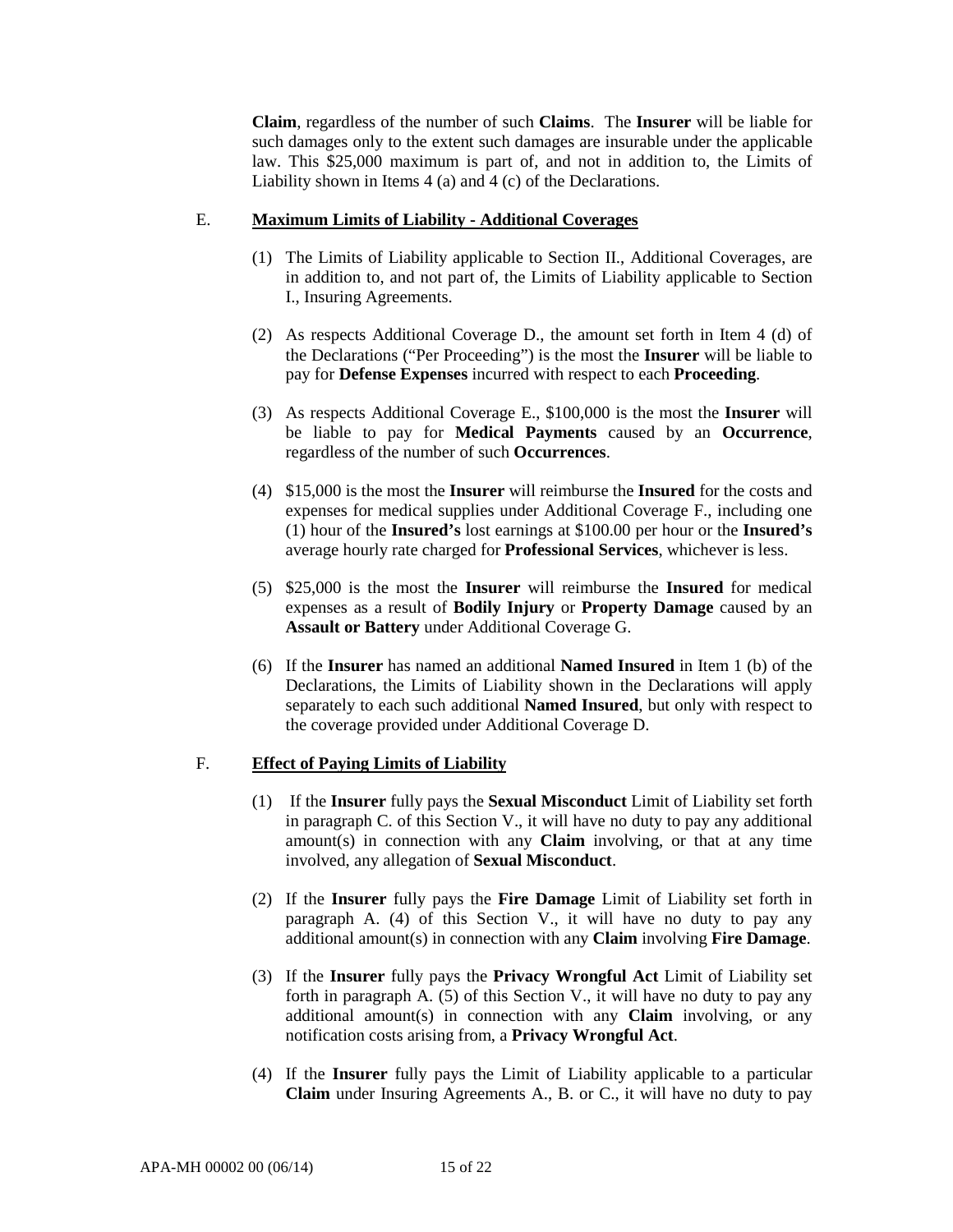any additional amount(s) under Additional Coverages A., B. or C. in the event such Additional Coverage(s) would otherwise apply to such **Claim**.

(5) If the **Insurer** fully pays the Aggregate Limit of Liability set forth in Item 4 (c) of the Declarations, it will have no duty to: (i) pay any additional amount(s) in connection with any **Claim**, whether or not the Limit of Liability applicable to such **Claim** has been exhausted; (ii) defend any **Claim**; (iii) pay any additional amount(s) under Insuring Agreement C. (2); or (iv) pay any additional amount(s) under Section II., Additional Coverage.

#### **VI. NOTICE PROVISIONS**

- A. The **Insured** must give the **Insurer** or its authorized agent written notice of any:
	- (1) **Claim** as soon as practicable after it is first made; or
	- (2) **Proceeding** as soon as practicable after it is first brought,

but in no event more than sixty (60) days after the end of the **Policy Period**.

However, in the event the **Insured** has obtained an Extended Reporting Period endorsement pursuant to Section VIII., notice of a **Claim** may be provided during the Extended Reporting Period.

- B. The **Insured** must also, as soon as possible, record and notify the **Insurer** of the specifics of the **Claim** or **Proceeding** and the date the **Insured** first received notice of it.
- C. The **Insured** must provide the **Insurer** or its authorized agent with a copy of all demands or legal papers the **Insured** receives as respects a **Claim** or **Proceeding**.
- D. If, during the **Policy Period**, the **Insured** first becomes aware of a **Professional Incident**, **Occurrence** or **Privacy Wrongful Act** which the **Insured** believes may give rise to a **Claim**, in order for any resulting **Claim** to be covered, the **Insured** must give the **Insurer** or its authorized agent written notice during the **Policy Period** of such **Professional Incident**, **Occurrence** or **Privacy Wrongful Act**. Such notice must state when and where the **Professional Incident**, **Occurrence** or **Privacy Wrongful Act** took place, the names and addresses of any witnesses and/or injured people, and the nature and location of any injury or damage.
- E. Solely as respects "notification costs" coverage under Insuring Agreement C. (2), the **Insured** must give the **Insurer** or its authorized agent written notice of the **Privacy Wrongful Act** as soon as practicable and obtain the **Insurer's** prior written approval before incurring notification costs as respects such **Privacy Wrongful Act**.
- F. Solely as respects **Medical Payments** coverage under Additional Coverage E., the **Insured** must give the **Insurer** or its authorized agent written notice of the **Occurrence** as soon as practicable after it takes place, but in no event more than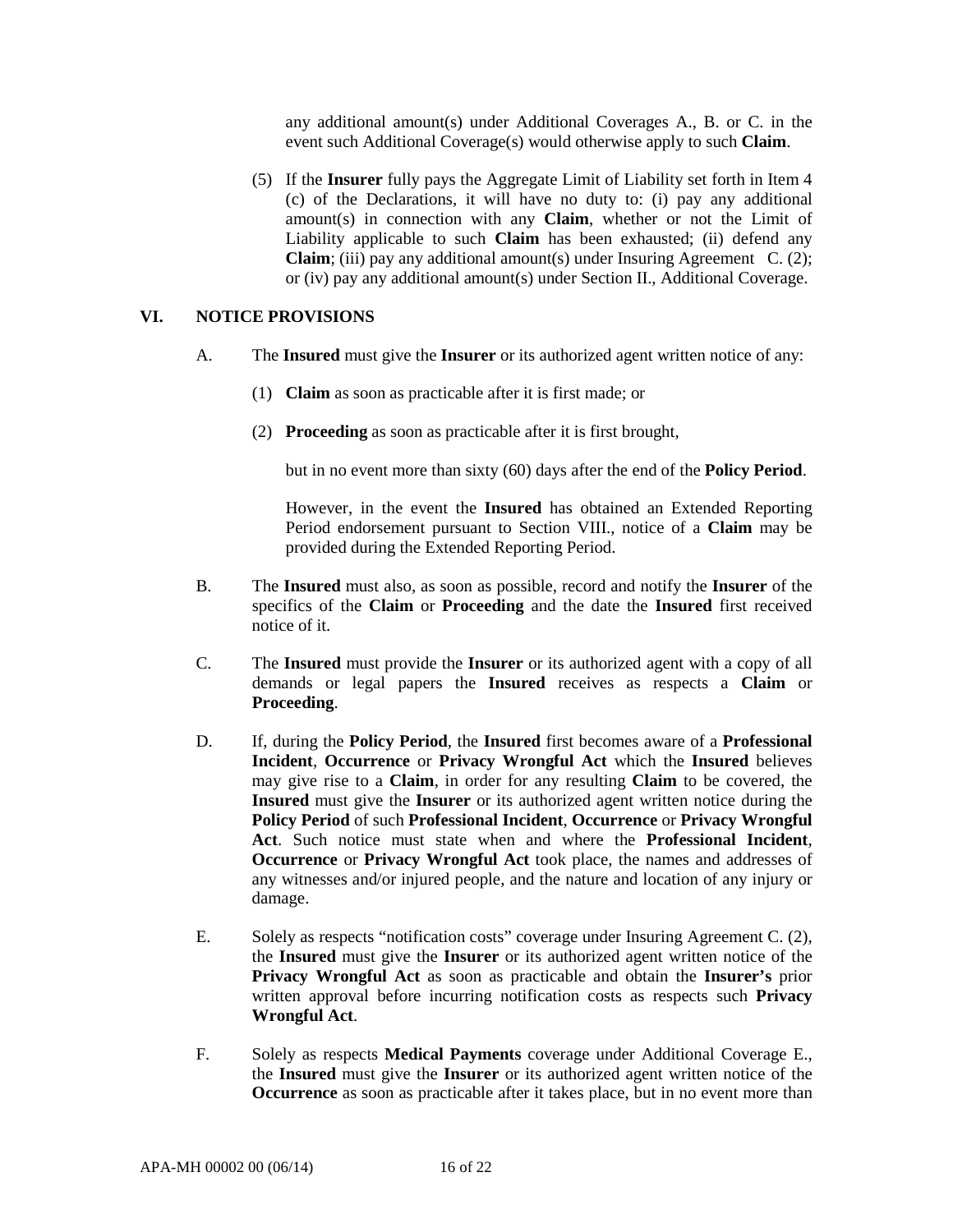sixty (60) days after the end of the **Policy Period**. In addition, such **Medical Payments** must be reported to the **Insurer** within ninety (90) days from the date such medical treatment or service was rendered to the injured **Business Invitee**.

### **VII. DEFENSE OF CLAIM AND SETTLEMENT**

Except as respects a **Claim** under Insuring Agreement C., the **Insurer** has the right and duty to defend, at the **Insurer's** expense and using counsel selected by the **Insurer**, any **Claim** against the **Insured** covered under this Policy, even if the **Claim** is groundless or fraudulent. The **Insurer** also has the right to investigate any **Claim** and, with the **Insured's** written consent, to settle any **Claim** if the **Insurer** believes that settlement is proper. If the **Insured** withholds consent to a settlement recommended by the **Insurer** and acceptable to the claimant, the issue shall be submitted to binding arbitration pursuant to Section XVII.

Solely as respects a **Claim** under Insuring Agreement C., the **Insured** has the duty to defend, using counsel selected by the **Insured** and approved in advance by the **Insurer**, any **Claim** against the **Insured** covered under such Insuring Agreement.

The **Insureds** agree to give the **Insurer** full cooperation and provide such information as the **Insurer** may reasonably require relating to the defense and settlement of any **Claim** and the prosecution of any counterclaim, cross-claim or third-party claim, including without limitation the assertion of any indemnification or contribution rights.

The **Insurer** does not assume any duty to defend any **Proceeding**. However, the **Insurer** shall have the right, but not the duty, to fully and effectively associate with the **Insured** in the control, investigation, defense and settlement of any **Proceeding**.

The **Insured** shall not admit or assume any liability, incur any **Defense Expenses**, offer to settle any matter, enter into any settlement agreement or stipulate to any judgment without the **Insurer's** prior written consent, such consent not to be unreasonably withheld. Any amounts incurred by the **Insured** or any settlements or judgments agreed to by the **Insured** without such consent shall not be covered by this Policy.

## **VIII. EXTENDED REPORTING PERIOD**

- A. If the **Insured** or the **Insurer** cancels or non-renews this Policy, the **Insured** has the right to buy an Extended Reporting Period endorsement. However, the **Insured** will not have this right if the **Insurer** cancels for non-payment of premium.
- B. The Extended Reporting Period endorsement will apply only to otherwise covered **Claims** for **Professional Incidents**, **Privacy Wrongful Acts** or **Occurrences** first taking place on or after the **Retroactive Date**, but before the end of the **Policy Period**. This endorsement will apply to **Claims** that are first made against the **Insured** after the **Policy Period** and during the Extended Reporting Period, and that are reported in writing to the **Insurer** or its authorized agent as soon as practicable after they are made, but in no event later than ninety (90) days after the **Insured** first becomes aware of a **Claim** against the **Insured**. Any such **Claims** will be deemed to have been first made during the **Policy Period** and will be subject to the same applicable Limits of Liability set forth in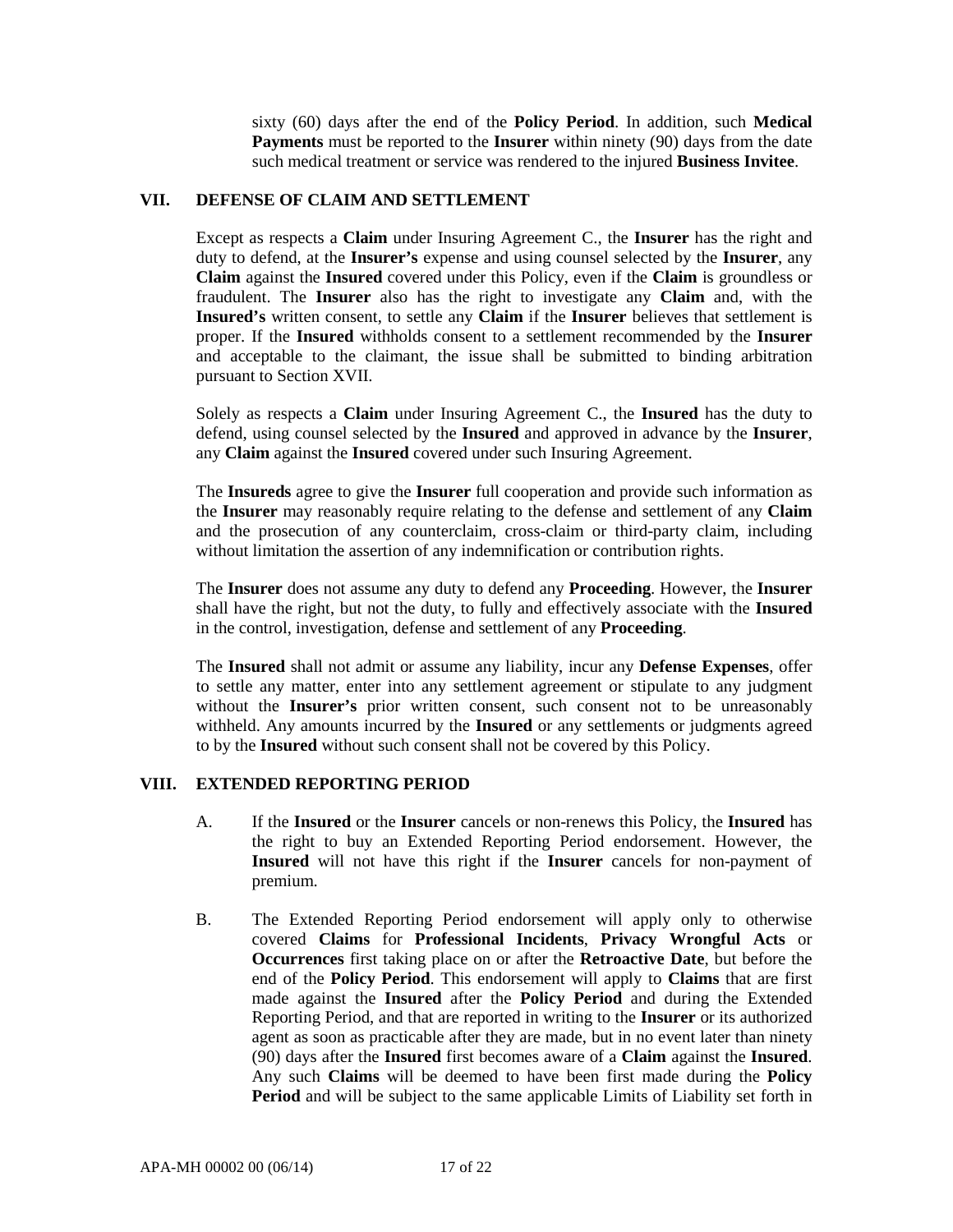Item 4 of the Declarations. This Extended Reporting Period endorsement shall not increase or amend the applicable Limits of Liability.

- C. To obtain the Extended Reporting Period endorsement the **Insured** must request it from the **Insurer** in writing within ninety (90) days after the **Policy Period** ends and pay the **Insurer** the premium when due. If the **Insured** does so, neither the **Insured** nor the **Insurer** may cancel the Extended Reporting Period endorsement. The premium will be the amount shown in Item 7 of the Declarations and shall be deemed fully earned at the inception of the Extended Reporting Period endorsement.
- D. The **Insurer** will not charge an **Insured** a premium for the Extended Reporting Period endorsement if such **Insured**:
	- (1) dies or becomes permanently disabled, so that such **Insured** cannot continue to practice; or
	- (2) permanently retires, is at least 55 years old, and has been insured by the **Insurer** or an affiliate thereof for 5 consecutive years.
- E. Paragraph D. above shall apply only in the event that the **Insured** or a legal representative thereof:
	- (1) requests such endorsement from the **Insurer** in writing within ninety (90) days after the **Policy Period** ends;
	- (2) provides the **Insurer** with reasonable proof of death, permanent disability or permanent retirement, as applicable; and
	- (3) provides the **Insurer** with written confirmation that: (i) as respects an **Insured** described in D. (2) above, during the 5 years prior to the end of the **Policy Period**, there has not been a **Claim** against such **Insured** for **Sexual Misconduct**, nor has the **Insured** engaged in any **Sexual Misconduct** which may result in such a **Claim**.
- F. If an **Insured** permanently retires, but does not meet any of the other requirements set forth in paragraph D. above, such **Insured** will be required to pay the premium amount shown in Item 7 of the Declarations.
- G. If the **Insurer** does not receive the **Insured's** written request and payment as required in this Section VIII., the **Insured** will have no right to purchase an Extended Reporting Period endorsement at any later date.

### **IX. OTHER INSURANCE**

The insurance provided by this Policy shall apply only as excess over any other valid and collectible insurance, self-insurance plan or self-funded vehicle whether such other insurance, plan or vehicle is stated to be primary, contributory, excess, contingent or otherwise, unless such other insurance, plan or vehicle is written specifically as excess insurance over the applicable Limits of Liability provided by this Policy. Except as respects the coverage provided under Insuring Agreement C., this Policy shall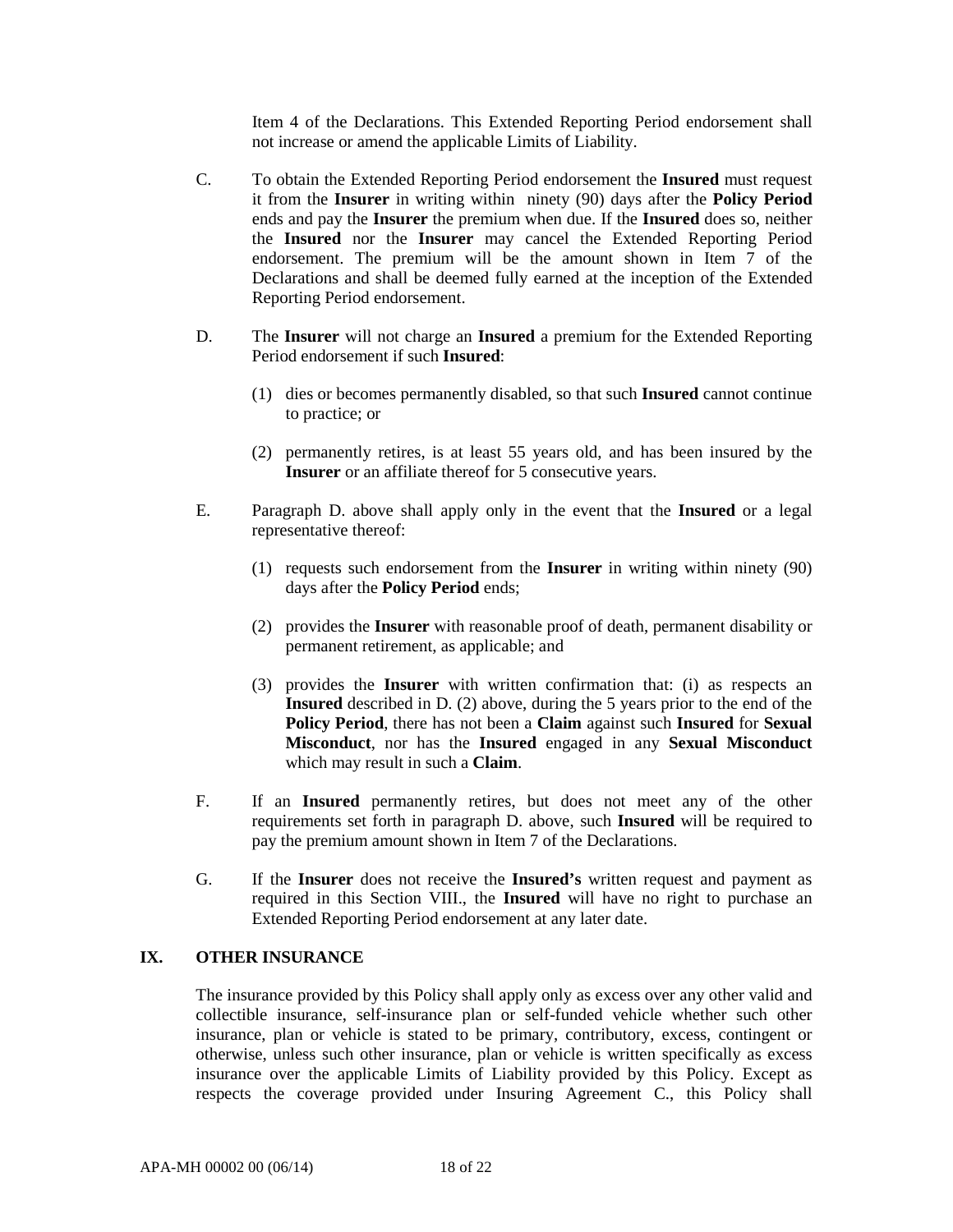specifically be excess of any other valid and collectible insurance pursuant to which any other insurer has a duty to defend a **Claim** for which this Policy may be obligated to pay **Damages** or **Defense Expenses**. This Policy shall not be subject to the terms and conditions of any other insurance policy.

Two or more policies of Mental Health Counselors' Professional and Business Liability Insurance may have been issued by the **Insurer** or an affiliate thereof to persons or organizations other than the **Insured**. These policies may also provide coverage for a **Claim** or **Proceeding** involving the same or continuous, repeated, or related **Professional Incidents**, **Privacy Wrongful Acts** or **Occurrences** for which the **Insured** and persons or organizations covered in those other policies are jointly and severally liable. In such an event, and subject to the Limits of Liability set forth in the Declarations and Section V., the **Insurer** shall not be liable under this Policy for a greater proportion of the total loss from that **Claim** or **Proceeding** than this Policy's applicable Limits of Liability bears to the total applicable Limits of Liability under all such policies. In addition, the total amount payable under the applicable Limits of Liability under all such policies in connection with that **Claim** or **Proceeding** will not exceed the highest single per **Claim** or **Proceeding** Limit of Liability under any of such policies.

#### **X. REPRESENTATIONS**

By accepting this Policy, the **Insured** agrees that the particulars and statements in the application submitted in connection with the underwriting of this Policy are true and that they are the **Insured's** agreements and representations.

The **Insured** acknowledges that this Policy is issued in reliance upon the truth of those particulars and statements, which are deemed to be incorporated into and constitute a part of this Policy and which are the basis for this Policy.

### **XI. CANCELLATION**

The first **Named Insured** may cancel this Policy by surrendering it to the **Insurer** or to any of its authorized agents, or by mailing the **Insurer** written notice stating when thereafter the cancellation will be effective. The **Insurer** may cancel this Policy by mailing to the first **Named Insured** at the address shown in Item 1 (a) of the Declarations written notice stating when, not less than ninety (90) days thereafter, such cancellation will be effective. However, if the first **Named Insured** has not paid a premium when due, the **Insurer** may cancel this Policy by mailing to the first **Named Insured** at the address shown in Item 1 (a) of the Declarations written notice stating when, not less than fifteen (15) days thereafter, such cancellation will be effective.

The mailing of the notice as stated above will be sufficient proof of notice. The time of surrender or the effective date of cancellation stated in the notice will become the end of the **Policy Period**. Delivery of written notice will be the equivalent of mailing.

If the first **Named Insured** cancels this Policy, the unearned premium will be computed in accordance with the customary short rate table and procedure. If the **Insurer** cancels, unearned premium will be computed pro-rata. Premium adjustment may be made either at the time cancellation is effected or as soon as practicable after cancellation becomes effective, but payment or tender of unearned premium is not a condition of cancellation.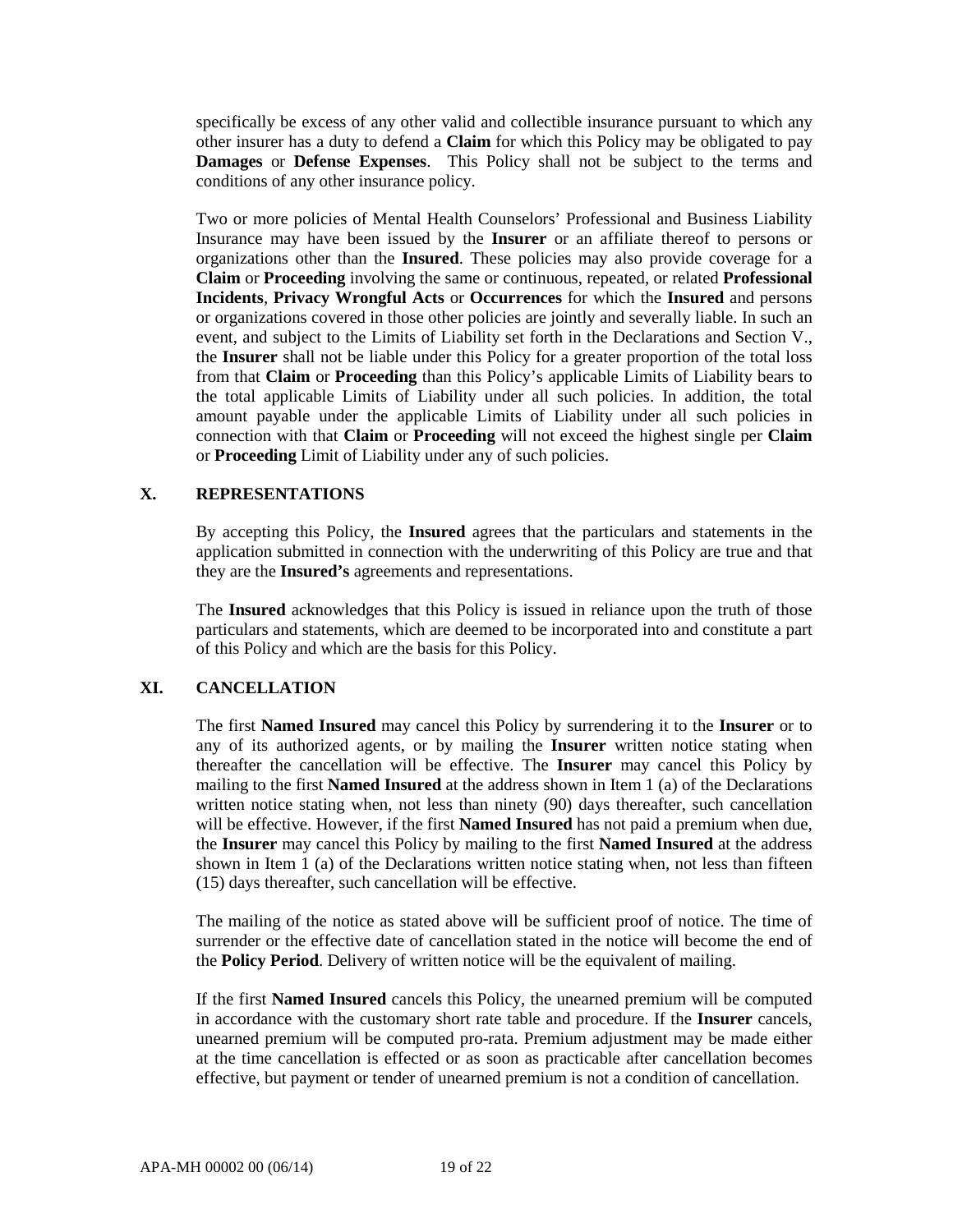#### **XII. AUTHORIZATION AND NOTICES**

The **Insureds** agree that the first **Named Insured** named in Item 1 (a) of the Declarations shall act on behalf of all **Insureds** with respect to all matters pertaining to this Policy including: (1) giving notice of any **Claim** or circumstance which may result in a **Claim**; (2) giving notice and information regarding any Additional Coverages under Section II.; (3) giving and receiving of all correspondence and information; (4) giving and receiving notice of cancellation; (5) consenting, or withholding consent, to the settlement of a **Claim** recommended by the **Insurer**; (6) payment of premiums; (7) receiving of any return premiums; (8) receiving and accepting of any endorsements issued to form a part of this Policy; and (9) the exercising of any right to an Extended Reporting Period endorsement pursuant to Section VIII.

### **XIII. TERRITORY**

This Policy applies to **Professional Incidents**, **Privacy Wrongful Acts** or **Occurrences** taking place anywhere in the world, to the extent permitted by law. However, any **Claim** or **Proceeding** arising from such **Professional Incidents**, **Privacy Wrongful Acts** or **Occurrences** must be made and brought in the United States of America, its territories and possessions, Puerto Rico or Canada.

### **XIV. ASSIGNMENT AND CHANGES TO THE POLICY**

This Policy and any and all rights hereunder are not assignable without the prior written consent of the **Insurer**.

If an **Insured** dies or is declared legally incompetent, such **Insured's** rights and duties will be transferred to such **Insured's** legal representative while acting within the scope of his or her duties as such. Until such **Insured's** legal representative is appointed, anyone having temporary custody of such **Insured's** property will be covered under Insuring Agreement B. (1).

This Policy contains all the agreements between the **Insured** and the **Insurer** or its authorized agents concerning this insurance.

Notice to any agent or knowledge possessed by any agent or person acting on the **Insurer's** behalf, will not result in a waiver or change in any part of this Policy or prevent the **Insurer** from asserting any right under the terms and conditions of this Policy. The terms and conditions of this Policy may only be waived or changed by written endorsement signed by the **Insurer**.

### **XV. BANKRUPTCY**

The bankruptcy or insolvency of the **Insured** or the **Insured's** estate does not relieve the **Insurer** of its obligations under the Policy.

#### **XVI. SUBROGATION**

In addition to any right of subrogation existing at law, in equity or otherwise, in the event of any payment by the **Insurer** under this Policy, the **Insurer** shall be subrogated to the extent of such payment to all of the **Insured(s)'** rights of recovery. The **Insured(s)** shall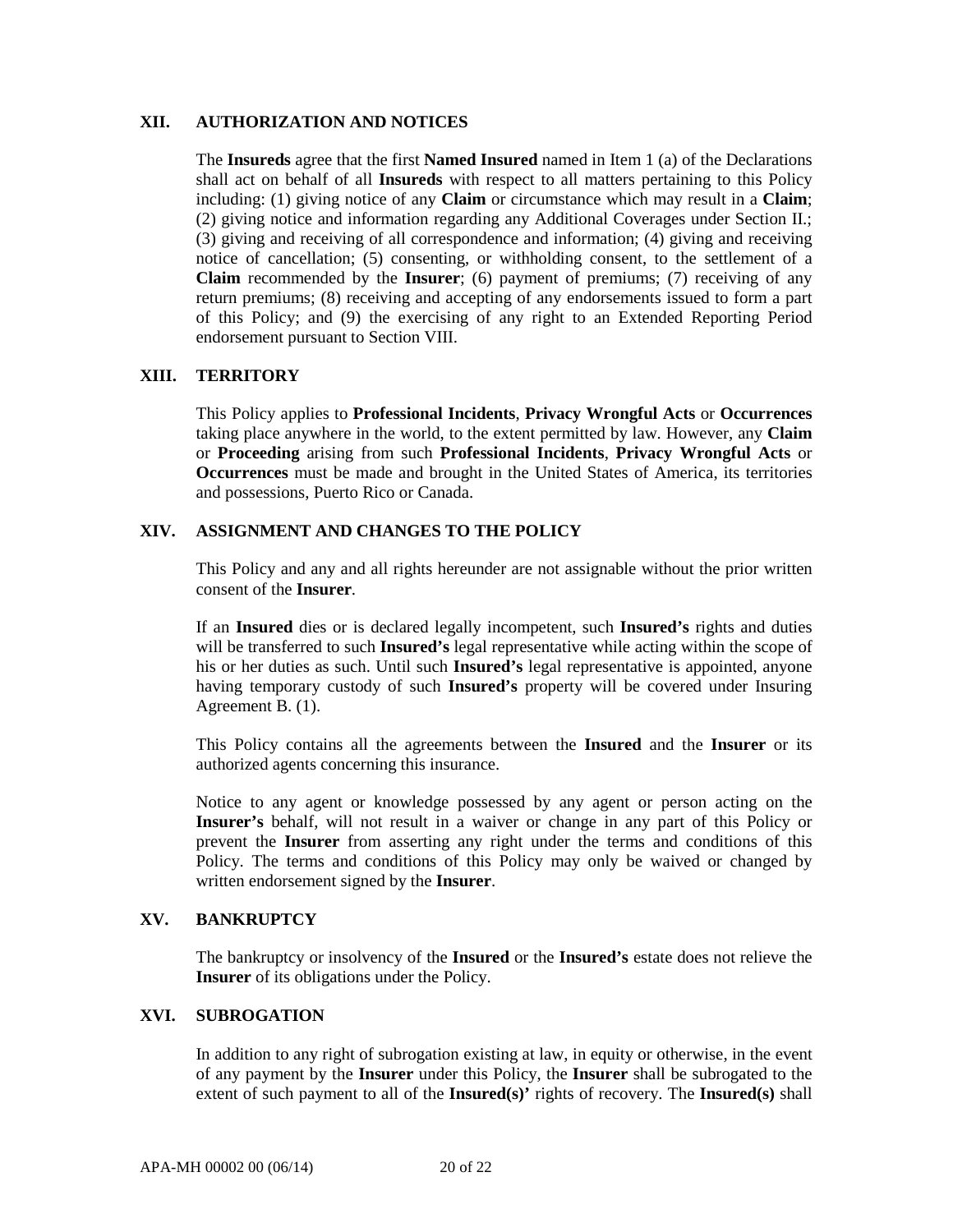execute all papers required (including those documents necessary for the **Insurer** to bring suit or other form of proceeding in their name) and do everything that may be necessary to pursue and secure such rights. The **Insurer** shall not exercise its subrogation rights against any natural person **Insured**, unless Exclusion A. above applies to such **Insured**.

## **XVII. ARBITRATION**

Solely in the event that the first **Named Insured** withholds consent to a settlement recommended by the **Insurer** and acceptable to the claimant, it is agreed by the **Insured** and the **Insurer** that this issue will be resolved by submitting it to binding arbitration.

The Arbitration Panel shall consist of three persons who must be either a:

- (1) practicing **Mental Health Counselor** who is an active member of his or her professional association; or
- (2) lawyer with substantial experience in handling, settling or defending **Mental Health Counselor** professional liability claims or disputes.

The first **Named Insured** and the **Insurer** shall each have the right to designate one arbitrator, who together shall select an umpire.

The **Insurer** shall serve a demand for arbitration as soon as practicable, but no later than fifteen (15) days after the **Insurer's** receipt of notice that the first **Named Insured** declines to consent to a recommended settlement. Such demand for arbitration shall include the name of the arbitrator selected by the **Insurer**.

The first **Named Insured**, within fifteen (15) days of the receipt of such demand, shall select an arbitrator and notify the **Insurer** of the name of such second arbitrator. If first **Named Insured** fails or refuses to nominate the second arbitrator within fifteen (15) days following the receipt of such demand, the **Insurer** will, within an additional period of fifteen (15) days, apply to a court of applicable jurisdiction for the appointment of the second arbitrator and in such a case the arbitrator appointed by such court shall be deemed to have been nominated by the first **Named Insured**.

The two arbitrators, chosen as provided above, shall within twenty (20) calendar days after the appointment of the second arbitrator select an umpire. Upon the umpire's acceptance of this appointment, the Arbitration Panel for the controversy in question shall be deemed fixed.

The Arbitration Panel shall establish, by a notice in writing to the parties involved, a reasonable time and place for the hearing and may in said written notice or at the time of the commencement of said hearing, at the option of said Arbitration Panel, prescribe reasonable rules and regulations governing the course and conduct of said hearing.

It shall be a condition for the submission of the issue of a recommended settlement to arbitration that the **Insurer** and the first **Named Insured** each release the arbitrators from liability arising out of or in connection with the arbitration.

The Arbitration Panel shall render a decision, which shall be considered final, within ten (10) days of the selection of the umpire as described above. In the event the Arbitration